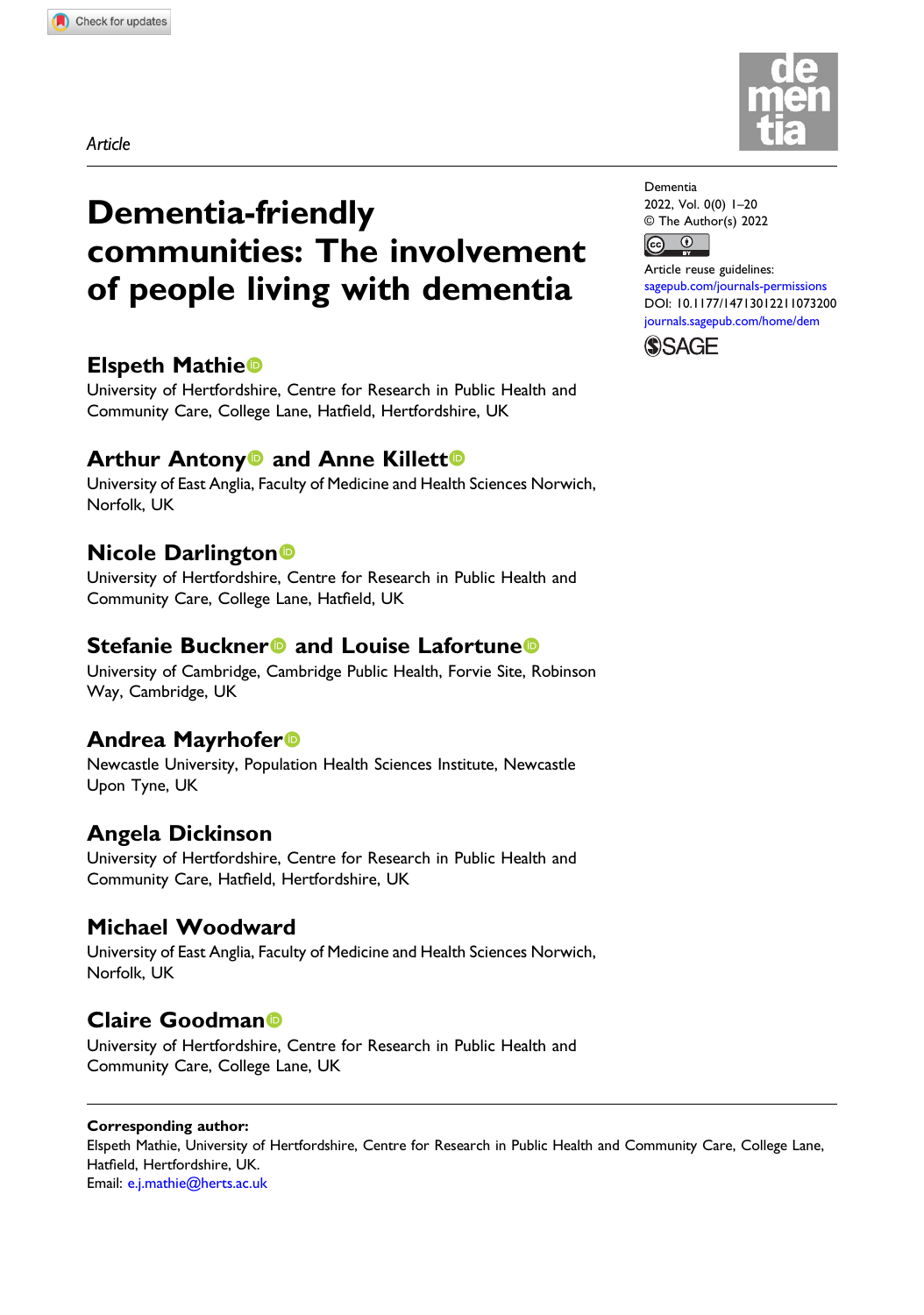### Abstract

Background: Dementia Friendly Communities (DFCs) offer an approach to community engagement to improve the lives of people living with dementia and their family supporters. The involvement of those living with dementia is key to creating successful DFCs. This paper examines how people affected by dementia were involved in developing and designing DFCs in England, and the impact of their involvement.

Methods: This study used a mixed method case study design in six DFCs in England. Data collection involved documentary analysis, a survey, and interviews and focus groups with service providers and people living with dementia and their supporters.

Findings: All six DFCs aspired to involve people living with dementia and their family supporters, but often relied on a small number of people living with dementia. The range of involvement activities in DFCs included Steering Group meetings, wider public consultations, and enabling feedback through data collection methods such as surveys and 'ad hoc' conversations. Organisations within the DFCs with experience of public consultation offered structured opportunities for involvement. There was no evidence of people living with dementia initiating or co-leading the organisation, its direction and/or the activities of the DFCs.

Conclusion: The involvement of people living with dementia in DFCs went beyond rhetoric, with some evidence of context sensitive and meaningful participation. Approaches towards involvement should focus on involvement in strategic planning, and on harnessing expertise in delivering different involvement activities to optimise participation of a greater breadth of people living with dementia. Engagement with local organisations who work with, and for, people living with dementia, and dedicating the resources needed for involvement work, are crucial for creating DFCs. The success of DFCs are determined by how the needs of people living with dementia are identified, discussed and reviewed by those within the community who are most affected.

#### Keywords

dementia, involvement, dementia friendly communities, people living with dementia, public engagement

## **Background**

Dementia is a global public health priority [\(WHO, 2017\)](#page-18-0). Over 90% of the OECD (Organisation for Economic Co-operation and Development) countries have some form of Dementia Friendly Community (DFC) initiative ([OECD, 2018](#page-17-0)). DFCs are one of a range of initiatives that aim to improve the lives of people living with dementia and their supporters and to reduce stigma ([DoH,](#page-17-1) [2012](#page-17-1)). DFCs are defined as 'a place or culture in which people with dementia and their carers are empowered, supported and included in society, understanding their rights and recognise their full potential' ([ADI, 2016](#page-16-0), p. 10). DFCs recognise the imperative of including people living with dementia as valued members of their local communities [\(Hebert & Scales, 2019;](#page-17-2) [Lin, 2017;](#page-17-3) [Shannon, Bail, & Neville, 2019\)](#page-18-1). However, there are marked differences in how DFCs have been defined and implemented ([ADI, 2017;](#page-16-1) [WDC, 2020](#page-18-2)). The English DFC approach has a formal recognition process with pre-determined criteria and standards, whilst other countries have a less formal approach. England is one of the few countries that has incorporated the creation of DFCs into policy [\(Buckner et al., 2019a](#page-16-2)). The former Prime Minister's Challenge on Dementia 2015 in England [\(DoH, 2012](#page-17-1)) called for the creation of DFCs, and the target of half the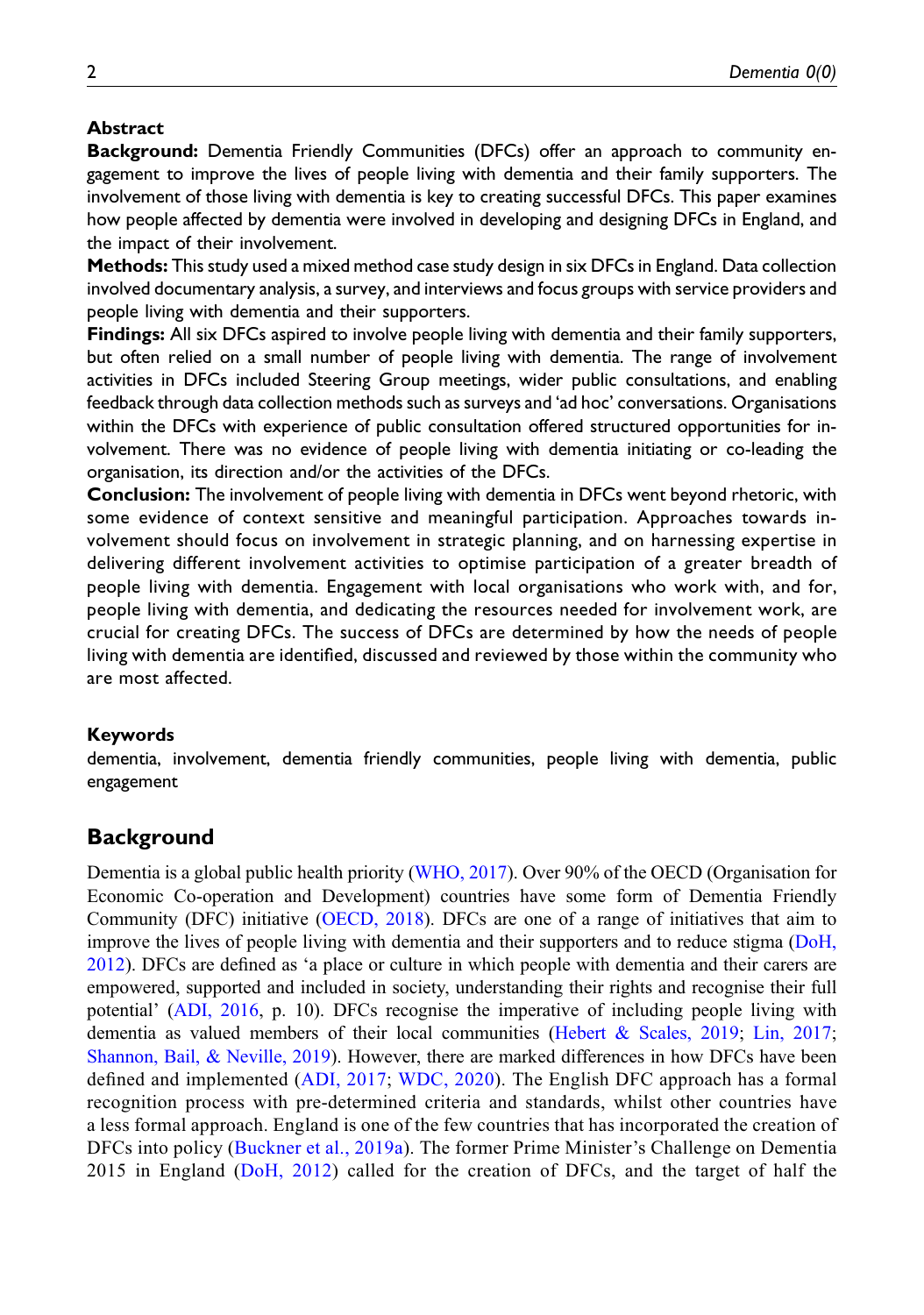population to be living in a DFC by 2020 has been exceeded ([DoH, 2016](#page-17-4)). The 2020 Prime Minister's Challenge and policy targets ([DoH, 2016\)](#page-17-4) also aimed to support businesses to work towards becoming dementia friendly and deliver Dementia Friend's training to an additional three million people. An initiative that partnered with national charity, Alzheimer's Society, to support dementia awareness.

An assumption of organisations advocating DFCs is that people living with dementia, carers, family members and supporters are involved in designing and shaping DFCs [\(BSI, 2015](#page-16-3)). National and international frameworks and guidance is available for those seeking recognition towards becoming dementia friendly. All guidance emphasise the importance of including those living with dementia in the organisation and operation of DFCs [\(ADI, 2016](#page-16-0); Alzheimer'[s Society, 2014-5;](#page-16-4) [BSI,](#page-16-3) [2015](#page-16-3); [DEEP, 2015](#page-16-5)). One review highlighted the value people living with dementia can bring to a DFC: they have local knowledge, can identify the barriers and opportunities and have expertise through experience ([Blood, 2017\)](#page-16-6). DFCs thus engage with people living with dementia as active agents, participating as citizens and contributing to society (Bartlett & O'[Connor, 2007;](#page-16-7) [Birt,](#page-16-8) [Poland, Csipke, & Charlesworth, 2017](#page-16-8)).

A limited number of evaluations of DFCs have been carried out, though most are descriptive and have focused on a single initiative [\(Blood, 2017](#page-16-6); [Williamson, 2016](#page-18-3)). Scoping work of 100 DFCs found evidence of consultation with people living with dementia, but the extent and nature of the involvement were not described [\(Woodward et al., 2019\)](#page-18-4). This paper draws on case study findings from the National Evaluation of DFCs conducted between 2017 and 2019, the DEMCOM study ([Buckner et al., 2019a](#page-16-2); [Darlington et al., 2020;](#page-16-9) [Woodward et al., 2019](#page-18-4)). DFCs in England are context sensitive and evolve differently, and there is no expectation that to be effective they should follow a particular path ([Dean et al., 2015\)](#page-16-10). This paper explores how people living with dementia were involved in their DFCs, and their observed impact on DFC organisation and work. The first phase of our DEMCOM study reported that only around one-fifth of dementia-friendly communities actively involved people living with dementia in their establishing, running and monitoring of activities and initiatives ([Buckner et al., 2019a\)](#page-16-2).

In our study, we made the distinction between being actively involved in the decision-making and the organisation of DFCs and attending or participating in activities organised by a DFC (as participants, users or consumers of a DFC). The term 'People Affected by Dementia' (PAD) is used to include people living with dementia (PLWD) and those who support them day to day. The main focus of this paper is people living with dementia and their role in the development and delivery of DFCs.

## Methods

This paper presents findings from six case studies on whether people living with dementia were reported to have been involved in their DFCs, how this was achieved, who was involved, the involvement approaches used by the DFCs and the impact. Examples for involvement and challenges are highlighted to build knowledge for practice development. The six DFCs across England were purposively selected as case studies from 100 DFCs that were the focus of a first scoping phase ([Buckner et al., 2019a](#page-16-2)). The research approach moved from a desk-based on-line scoping of publicly available DFC material to contact with people living within DFCs. A short list of 33 eligible sites based on different sizes and locations, diversity of DFC approaches, underpinning values, demography and distinctive features (organisation, funding) were invited to express an interest in taking part. Thirteen of the 33 expressed an interest in participation that led to the final selection of case studies.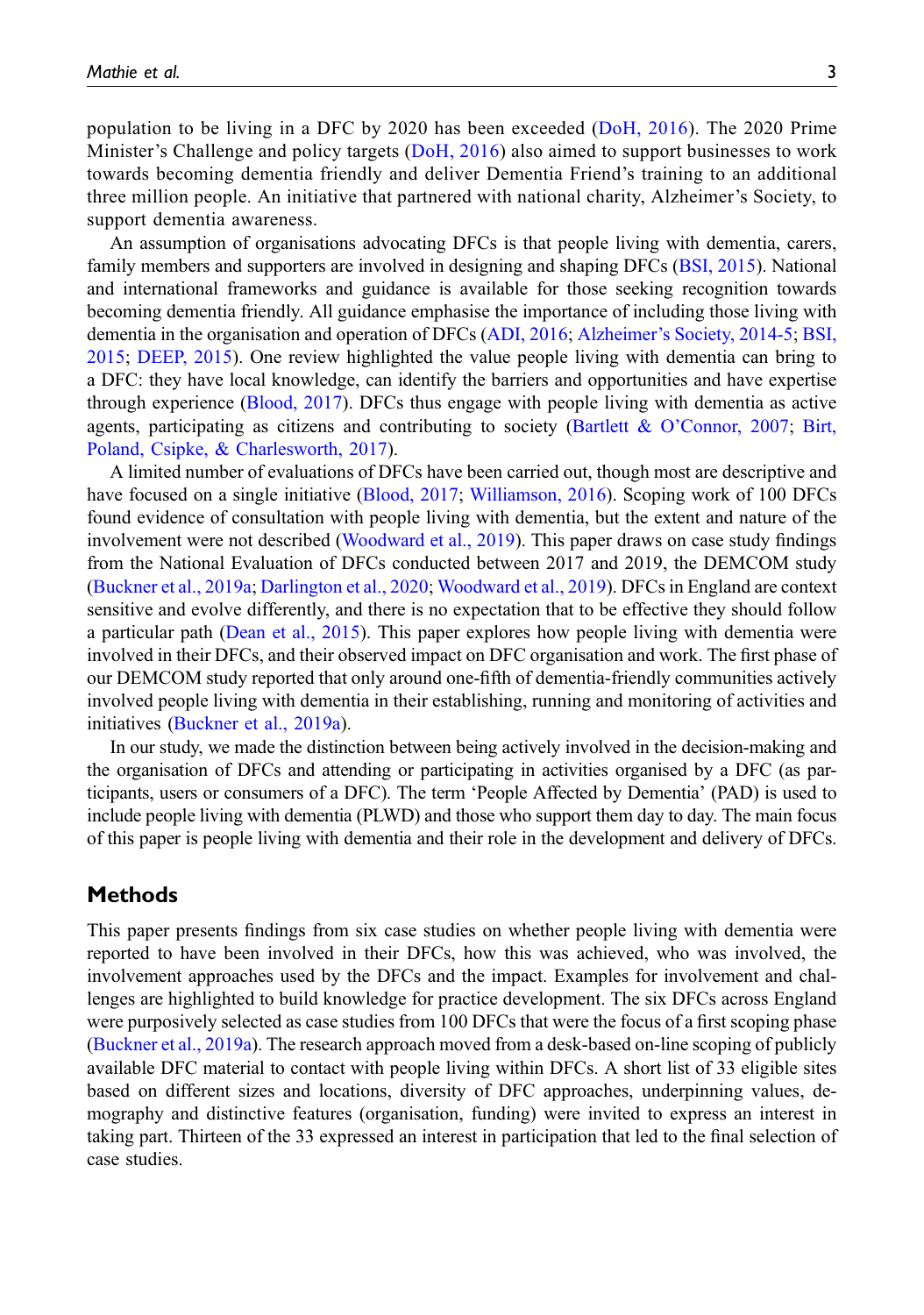Each participating DFC was treated as an individual case study with the boundaries defined by those within each DFC. Case study method was used to organise data collection and analysis. Data collection involved interviews, focus groups and observation (DFC meetings), documentary analysis (DFC strategies, Steering Group minutes, leaflets, promotional material, etc.) and a survey. The interviews were carried out with representatives from local organisations and individuals working within each DFC (practice-based stakeholders) as well as people affected by dementia. Documents, interview and focus group data were entered into NVIVO (OSR, 2018) and coded to the thematic categories of the DEMCOM DFC evaluation framework [\(Goodman et al., 2020\)](#page-17-6). This framework built on a tool developed for appraisal of Age Friendly Cities [\(Buckner et al., 2019b\)](#page-16-11). The DEMCOM DFC thematic categories were the basis for establishing a DFC, its leadership and governance, DFC activities and environments, monitoring and evaluation, and resources. Crosscutting themes were the involvement of people affected by dementia, equalities and inclusion, and evolution of the DFC. Data were first mapped and analysed within case and findings were compared across thematic categories and cases.

The terms engagement and involvement are often used interchangeably. In this paper, we distinguish between engagement, largely the provision and dissemination of information, and involvement, where people affected by dementia are actively involved in shaping and designing research [\(INVOLVE, 2012](#page-17-7)) or services. Our analysis of involvement activity was guided by previous patient and public literature on 'levels', 'ladders' ([Arnstein, 1969\)](#page-16-12) and frameworks of involvement. In 2012, INVOLVE (a national advisory group) described three approaches to involvement, which are consultation, collaboration and lay control ([INVOLVE, 2012](#page-17-7)) and the more recent emphasis on co-production (and sharing of power) ([Beresford et al., 2021;](#page-16-13) [Hickey,](#page-17-8) [2018\)](#page-17-8). Although, Oliver et al. produced their conceptual framework of involvement some time ago, it is useful as it is based on three critical dimensions: whether people are involved as individuals or members of organised groups, whether public involvement is at an invitation or a response to action by the public and lastly, the degree to which the public was involved (consultation, collaboration or lay control [\[Oliver et al., 2008](#page-18-5)]). Our analysis explored how DFCs reported involvement and how this was enacted in DFC policy, activities and ongoing involvement with people affected by dementia.

Consistent with the topic explored here, involvement of people living with dementia and their supporters (Patient and Public Involvement [PPI]) in the conduct of our study was achieved in the following ways: 67 people living with dementia and their supporters were involved in 35 separate activities throughout the DEMCOM research study. This included representation on the Advisory Committee, participation in a stakeholder event that reviewed early findings, supporting data collection at the case study sites, and commenting on data analysis. A family carer (JT) was also part of the DEMCOM research team.

### Ethical approval

The National Research Ethics Committee (REC) London Queen Square provided ethical approval for this study (ref: 17/LO/0996). Consent was sought from all participants.

### Findings

The six case studies aimed to include a range of examples of DFCs, different sizes, a geographical spread across England, rural/urban DFCs, diverse DFC approaches, with different organisational structures and ranging in start date from 2012 to 2015. The extent of involvement of people affected by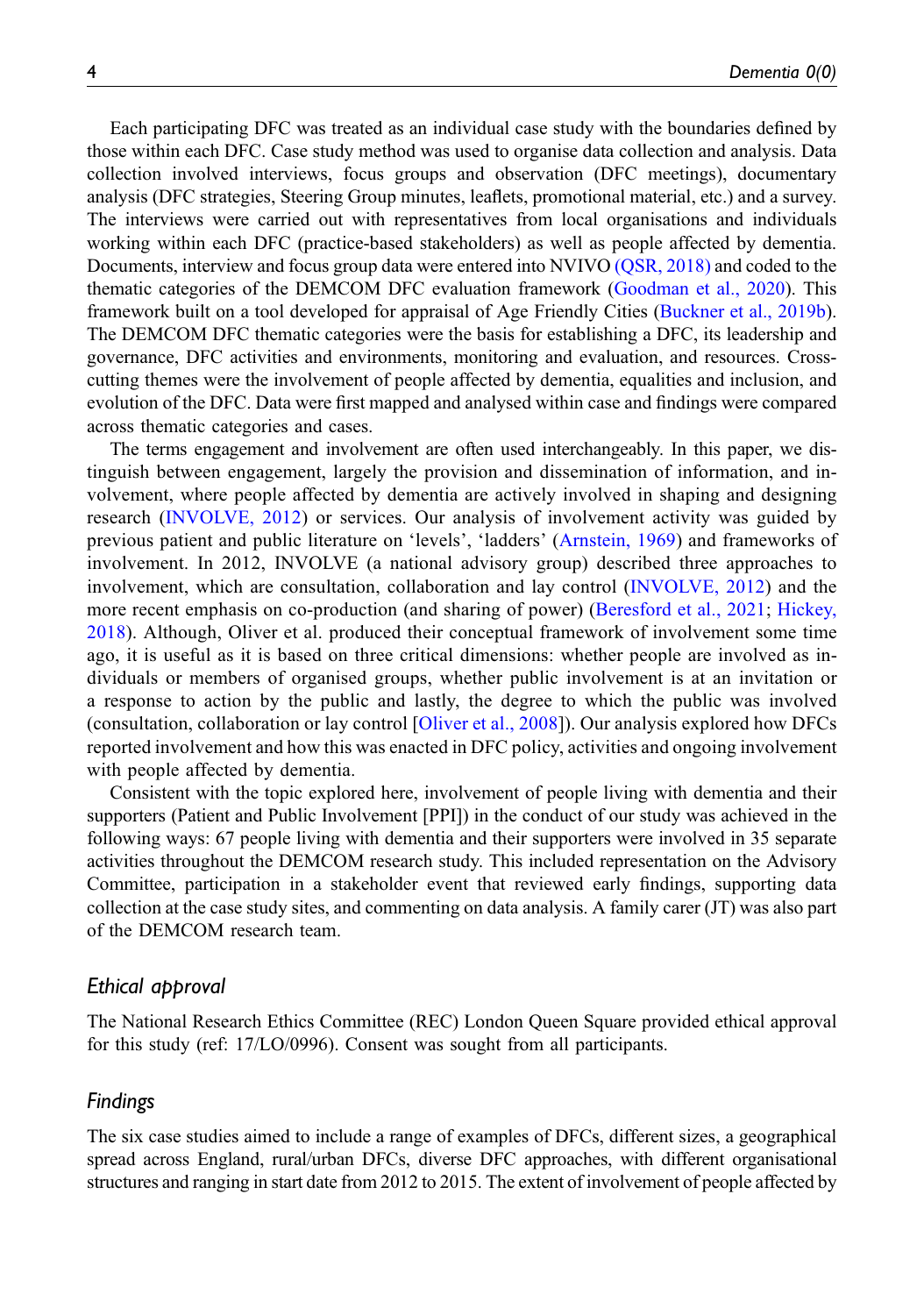dementia in the case studies ranged from one or two people to larger consultations with over 50 people. However, accurate figures were difficult to achieve because DFCs were not routinely recording this information. The way the six case study DFCs had evolved, and the basis on which they had been initiated, influenced the way people affected by dementia were involved. [Table 1](#page-4-0) provides an overview of the data collected and the sample size for each element of the study in the six case study sites.

There was some evidence of people affected by dementia being involved at strategic levels, for example: at decision-making level (DFC Steering Groups) and shaping the DFC strategy, shaping dementia activities (e.g. dementia cafes), changing existing services (e.g. carers support), organisations (e.g. transport, shops and cinemas), environment (e.g. signage and access), and monitoring, evaluation and feedback. We are using the term 'shaping' to include the range of reported involvement activities from deciding, suggesting, prioritising, modifying, verifying, co-producing, monitoring, feeding back and evaluating DFCs. The findings are organised into four sub-sections: 1) intention to involve, 2) who was involved, 3) involvement approaches and 4) impact of involvement.

## Intention to involve

There was an intention to involve people living with dementia in the planning and design of DFCs in all case study sites. Evidence of intention to involve was found in the strategy documents and plans:

"There is an underpinning requirement that the voices of people living with dementia are heard and can influence the definition of a DFC and how it is realised." (Case Study B: Documentary Evidence: DFC Internal Review)

"the strategy is informed by what people have told us about their experiences either as a person living with dementia or a carer" (Case Study F: Documentary Evidence; Dementia Strategy)

The quotes also reveal differing types of involvement in their language 'underpinning requirement' and 'informing' strategy. There was no evidence of strategy documents being co-authored with people affected by dementia. Involvement often relied on people affected by dementia providing feedback on existing plans, rather than starting with ideas from people affected by dementia:

| Data source                                |                                | Site A | Site B | Site C | Site D                 | Site E | Site F  | Total  |
|--------------------------------------------|--------------------------------|--------|--------|--------|------------------------|--------|---------|--------|
| Doc evidence $(n)$                         |                                | 23     | 106    | 47     | 31                     | 70     | 27      | 304    |
| Survey                                     |                                | 73     | 22     | 9      | 78                     | 35     | 23      | 240    |
| <b>Interviews</b>                          | <b>PBS</b>                     | Ш      | 8      | 8      | 8                      | 9      | 9       | 53     |
|                                            | People affected<br>by dementia |        | 0      | 0      | 0                      | 6      | 0       |        |
| Focus groups:                              | <b>PBS</b>                     | 0      | 0      | 8(1)   | 8(1)                   | 7 (I)  | 0       | 23(3)  |
| Participants<br>(number of groups)         | People affected<br>by dementia | 14(2)  | 3(1)   | 8(2)   | 16(2)                  | 12(1)  | 6 $(1)$ | 59 (9) |
| Other (field notes from meetings/events) 5 |                                |        | 9      | 2      | $1(4)$ day 3<br>visit) |        |         | 21     |

Table 1. Overview of the participants in DEMCOM and sources of data.

<span id="page-4-0"></span>PBS = Practice-based stakeholders (those representing local organisations and individuals working within DFC).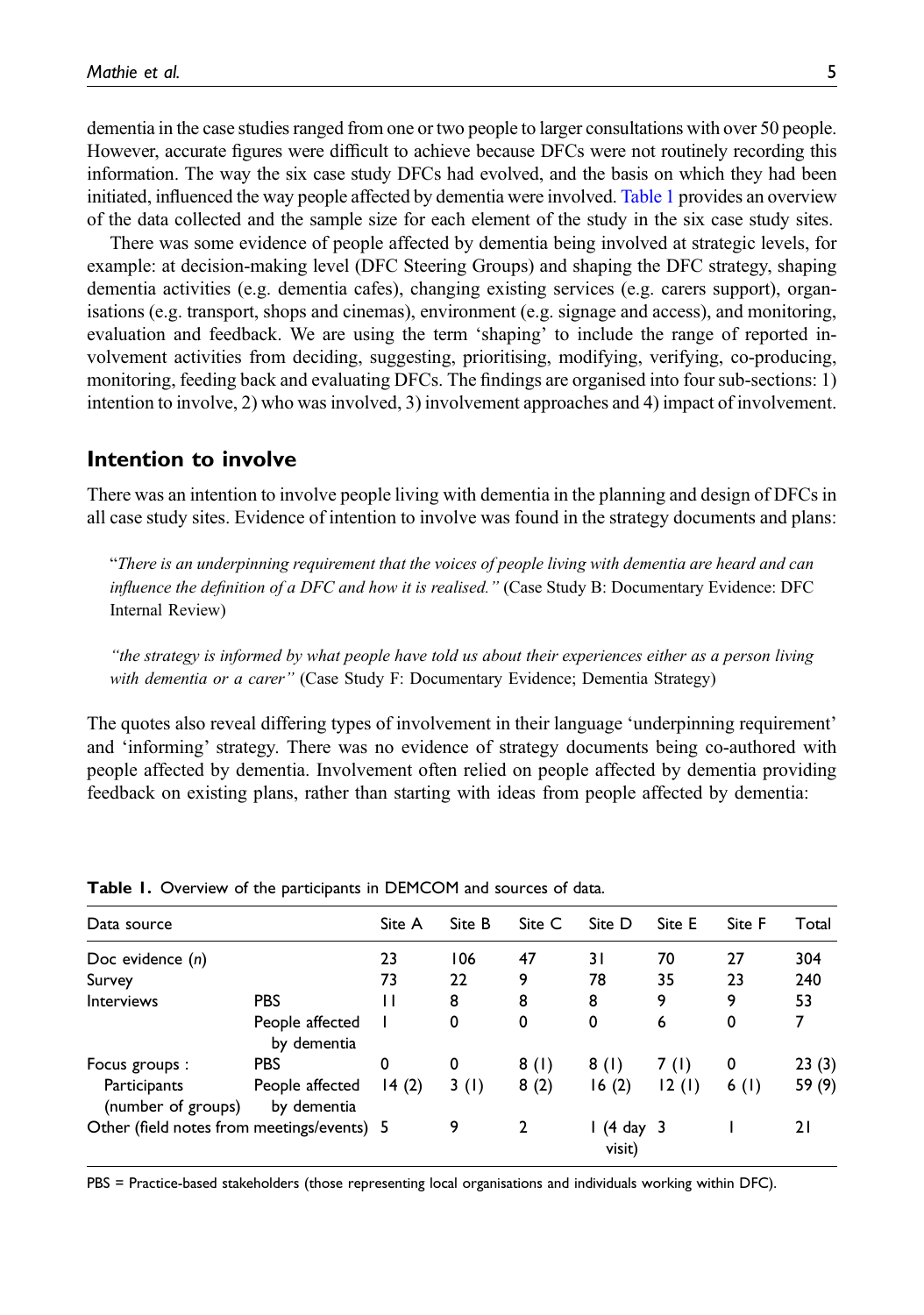"we are currently developing a joint three year plan which we have recently asked stakeholders, including patients and carers to feedback on" (Case Study E: Documentary Evidence: DFC document)

Local prevalence of dementia was the starting point for each DFC, but our documentary review and interviews found minimal evidence of systematic assessment of the local need and possible priorities. There is a difference between identifying a general need for a DFC and knowing, or assessing, what the local priorities and circumstances are for people affected by dementia. Findings demonstrated that local grass roots initiatives were invariably driven by a general recognition of need, and the stigma and difficulties people affected by dementia were likely to experience. Less evident was how this was operationalised. In one case study, participants were aware that this was missing:

"what we need is a little more assessment of what the need is, rather than rushing in providing services first, and then saying, ooh, is there a need for it…….it has been rushed into......real ground swell of enthusiasm" (Case Study E: Focus Group: Dementia Friends Steering Group member)

and another participant continued:

"we need to know where they are, what they want, and we've got to be not just dementia friendly, but aware as a community, and it's how we do that that's the problem" (Case Study E: Focus Group: DFC Coordinator)

## Identifying who was involved in DFCs

People living with dementia who were involved in DFCs were identified in their community in different ways. Some DFCs that had concentrated on arranging 'dementia-specific' or separate dementia friendly activities had a natural pool of possible recruits, although these were people already involved with DFCs (as recipients of dementia services or activities). Where the DFC had prioritised inclusion and accessibility by involving people living with dementia in everyday activities, the DFC could trigger a more proactive approach to recruitment and the different types of involvement. People affected by dementia could be involved in assessing how the local environment (buildings, signage) and activities were accessible to all by auditing services and participating in group discussions about how services were planned. Of the six case studies, two reported difficulty in identifying people to be involved. We found no evidence of refusals to participate once invited, but sustaining engagement required extra resources and, often, accessible places to meet. Identification and recruitment were not systematic and little consideration was given to equality and diversity. Two case studies reported good links with health (NHS) diagnostic services, which created an early opportunity to publicise the DFC work and invite participation from the database of people who had recently received a dementia diagnosis. However, it seemed they were not able to build this process into the post diagnosis support and signposting offered by the memory services. It relied on staff telling individuals about the DFC activities during a routine appointment.

Those involved in their DFCs included people living with dementia themselves (either as individuals or attached to groups), family members of people living with dementia (with past or current experience) and charity representatives. These four groups or individuals who were involved are discussed in turn below.

i) People Living with Dementia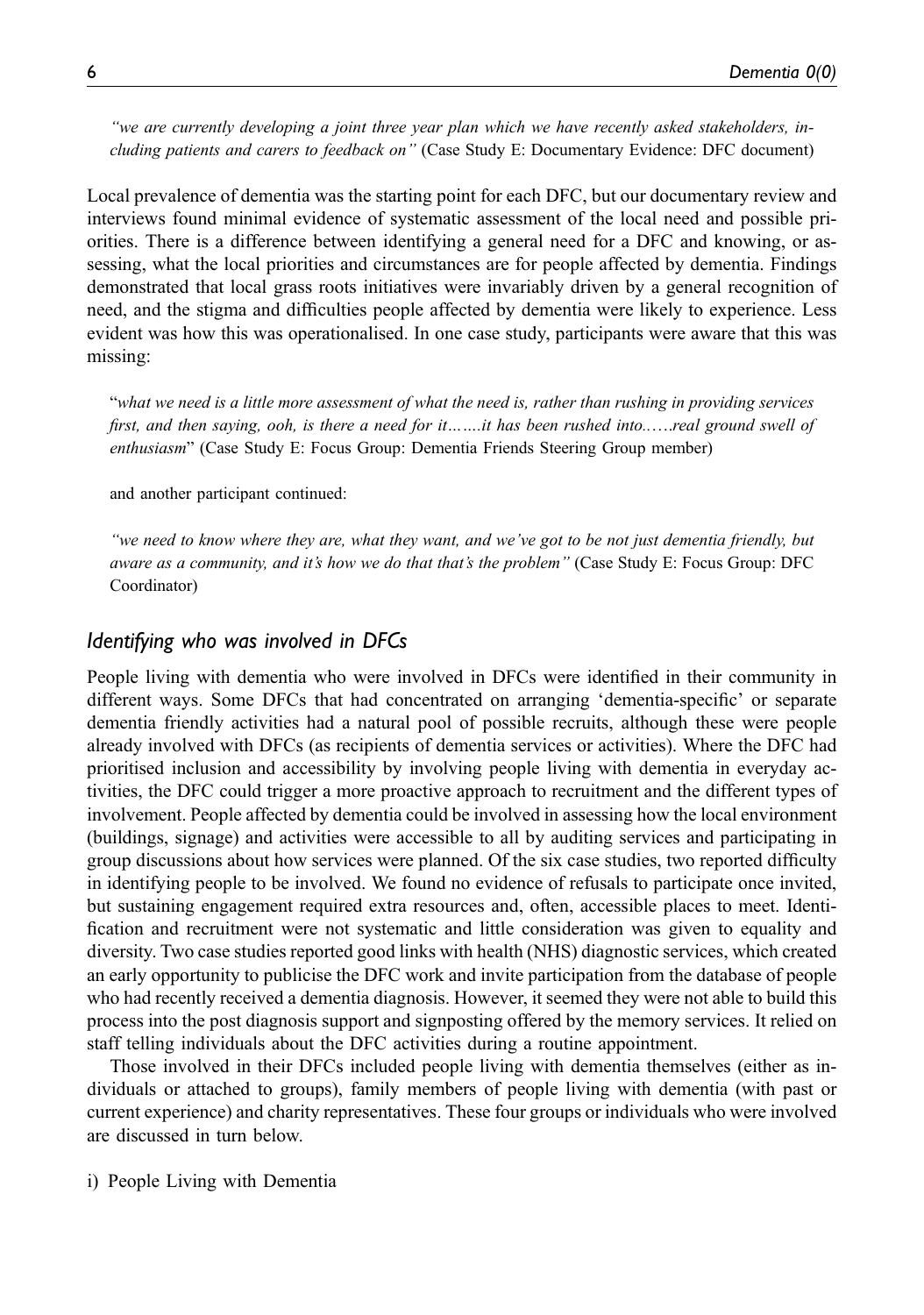People living with dementia were involved as members of the DFC Steering Group in four of the case study sites, and the Steering Group had oversight of the direction of the DFC. Specific information about these people was very limited, referring to 'a couple' or 'one person living with dementia'. The lack of information was revealing and sparse when compared to information about other members of the Steering Group and who they represented (emergency services, local authority and local businesses). This evidence suggested that many of these interactions between DFC Steering Group and people affected by dementia were opportunistic, based on an individual's interest to join the group and ability to access meetings and contribute. Two case study sites revealed evidence these DFC Steering Group members were representing, or feeding back to, other people living with dementia in the local area. The following quote highlights a positive account of how people worked together:

"They're a group of people who are actually living with dementia, but who are actively involved in shaping agendas and participating. You would have no idea, actually – they are like colleagues – until you were told" (Case Study F: Interview: Local Authority)

This quote reveals two issues; firstly, attitudes and expectations as to what a person living with dementia could contribute and secondly, it suggests that there may not be a general awareness of the need to offer extra support to all for effective participation.

ii) Working with Groups of People Living with Dementia

We encountered two very different relationships with existing groups of people living with dementia. DFCs working with groups where people affected by dementia already attend made it easier for them to be involved in DFC development. One DFC centred around a physical 'dementia friendly' building where activities for people living with dementia were held. DFC meetings took place in the building and a small number of people living with dementia regularly attended. In a second site a pre-existing group of people affected by dementia (which had 18 PLWD and their family supporters) challenged the expectation that they should attend DFC meetings. Instead, they proposed a different way of working and invited a representative from the DFC group to come to their group:

"so we've kind of said to the [DFC], "would you come to [our group], rather than have lip service person join the Steering group……."if you do want some people to come to your […] meetings, you're going to have to change....you can't have a normal business meeting" (Case Study B: Interview: Dementia Group Coordinator)

This model of a parallel organisation was useful in enabling people's views to be included within an existing group in a safe and familiar environment. It is an alternative ('reaching out') model rather than expecting people to fit into the format of an existing formal Steering Group.

iii) Family Supporters, Carers

Family supporters' involvement could also ensure that the lived experience of dementia was considered, but case study sites recognised the need to differentiate between what was important to people living with dementia versus what was important to their carers. For example: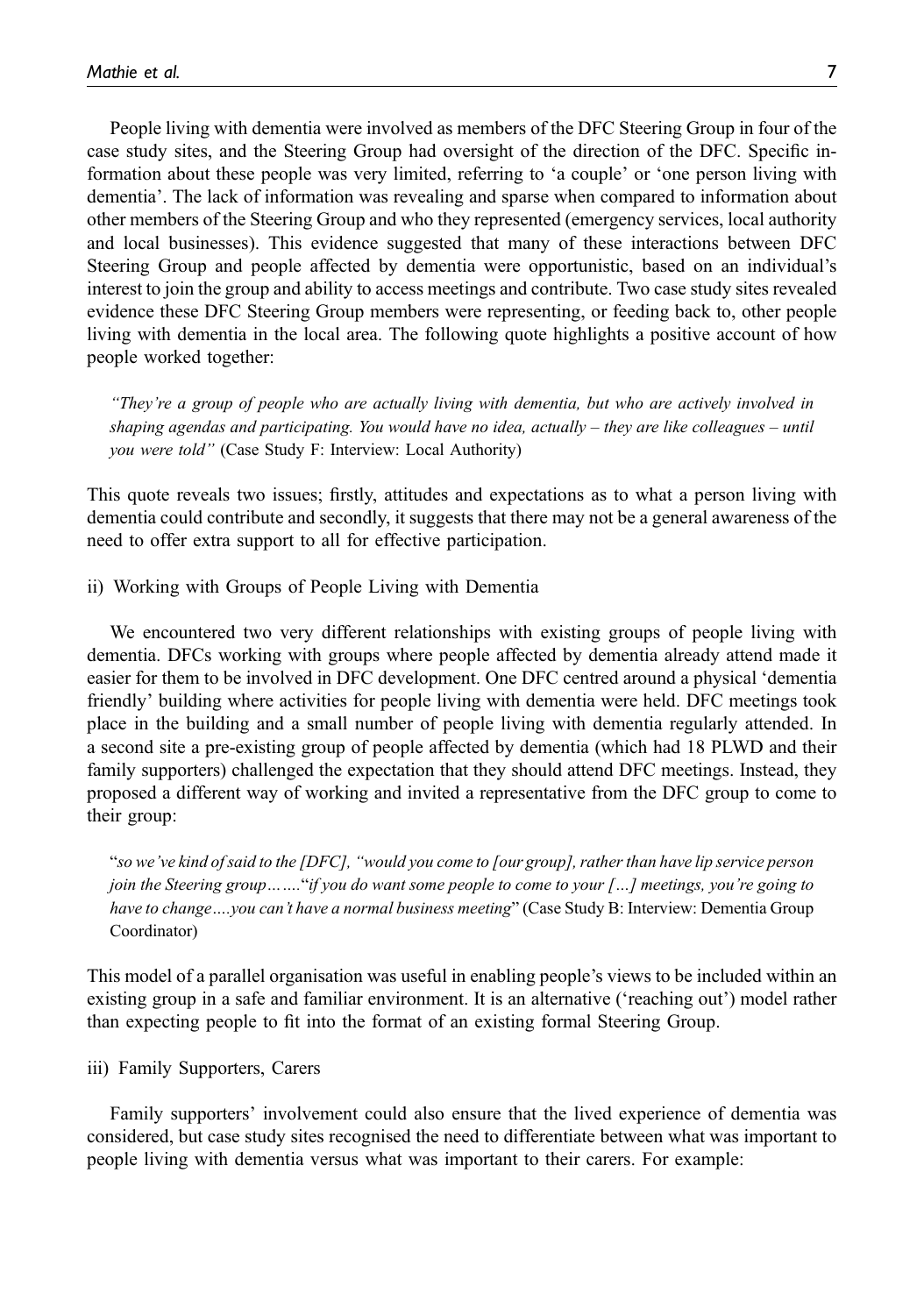"…so she puts across his point of view and also her point of view as a carer and we could do with more people like that but again it's attracting those people" (Case Study C: Interview: Dementia Friendly Community Member)

"there are a few key players that were carers many years ago. I find the danger with that is that they're very opinionated on what things were like five, 10 years ago and they still consider themselves the experts….but they are listened to because there's not that many carers who engage with these sorts of things" (Case Study E: Interview: Specialist Nurse)

Deterioration in health can affect the ability of people to be involved. Inevitably for some of those who had been involved, '*dementia has progressed'* (Case Study C: Interview: Staff Public Health) and this also affected their carers who could no longer leave their family member:

"he [person living with dementia] used to come along [events committee] but he's not as good as he used to be and so he can't cope with that" (Case Study C: Interview: Dementia Friendly Community Member)

"there is always going to be a bit of a challenge with engaging people because of the nature of the condition" (Case Study C: Interview: Retired Nurse)

When working with groups of people living with dementia, there will inevitably be a turnover of people who can be involved for as long as they are willing or able, but also a realistic requirement to encourage new people to become involved. This reiterated the need for DFCs to maintain connections with a wide range of people. Involvement often relied on people being self-selecting and motivated to join an existing committee or panel. Participation and engagement were sought but often underdeveloped:

"we don't actually have the people sitting round the table very often at all now who are living with dementia, and that is probably the biggest challenge" (Case Study C: Interview: Public Health)

iv) Charities or Third Parties

Lastly, there were also examples where peoples' views were represented by charities or third parties:

" $Q$ : do you work directly with any people who are affected by dementia in the sense that they shape the activities and projects that you are providing?"

"A: Not directly, no. I would say no, we work with organisations like the Alzheimer's Society on the whole and carers organisations, but not directly with people living with dementia"(Case Study E: Interview: Fire Prevention Officer)

In many of the DFCs, people affected by dementia were also users of the DFC services, and this was particularly true if the basis of the DFCs focussed on dementia specific activities. In these situations, the relationship was more akin to engagement than involvement, as consumers providing feedback about existing activities or services rather than planning from the outset. Over the course of the study, there was some evidence of how participation in a DFC changed individuals' expectations and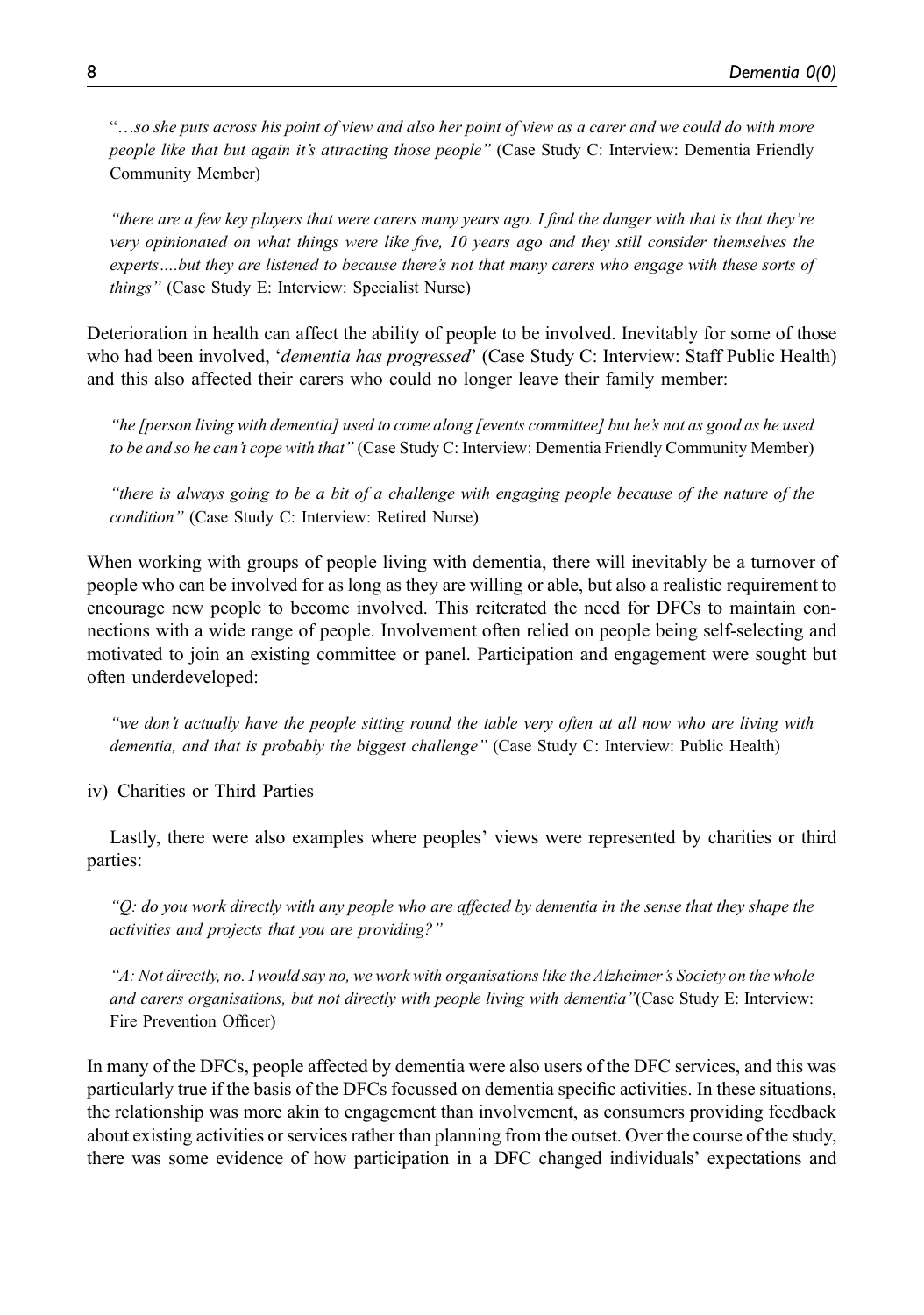attitudes. Involvement in DFCs meant individuals started to recognise their rights, and that they should not have to accept, for example, inaccessible public transport:

"I don't use buses very often, but when I use them, I say to the bus driver 'Can you wait a minute?' I just shout at them, I go 'Right, we're okay' and I make them aware it's going to take us a little bit longer to get sat down and that" (Case Study D: Focus Group: Person affected by dementia)

Implicit in the awareness raising work and collaboration with local organisations and their systems of working was recognition of the need to be inclusive. None of the DFCs had an explicit rightsbased agenda in how they described their organisation and worked. We suggest that without a rightsbased agenda (or at least a raised dementia awareness and the development of a vocabulary to name and voice an experience), it was harder for individuals living with dementia to organise around a collective view, or narrative, of what they had the right to expect post diagnosis ([Hagan, 2020\)](#page-17-9).

#### Involvement approaches

There are a wide range of practices that aim for marginalised and disenfranchised groups' voices to be heard that have become mainstream in some statutory organisations ([SCIE, 2015\)](#page-18-6). Some DFC participants working, for example, in local authorities were familiar with the aspirations of these practices, such as community engagement; 'co-production is the buzzword within adult social care at the moment, so with all of our commissioning, we are supposed to be

co-producing with service users appropriate service users and their carers at all points of the commissioning cycle. So there will be plenty of scope for engaging with people affected by dementia and their carers' (Case Study F: Interview: Local Authority)

However, neither documentary analysis nor interview data indicated any examples of people living with dementia leading their DFC. There was no evidence of joint decision-making or coproduction but many examples of consultation and engagement. There were opportunities to tap into existing groups with growing memberships of people living with dementia, and this offered the opportunity to develop a collective voice and a more sustainable approach.

A wide range of approaches were found in the case study sites where people affected by dementia had been involved in shaping DFCs. This included membership on Steering Committees (discussed in 'Identifying who was involved in DFCs' section above), public consultations, acting on individuals' feedback about their experiences as well as more formal 'research methods' such as surveys and focus groups to gather views and opinions (see [Table 2\)](#page-9-0). [Table 2](#page-9-0) presents the range of approaches, the benefits and challenges of using these methods, and an estimate of the number of people who were involved. There was no systematic or accurate recording of numbers of people who attended consultation events, who they represented, and their access to different levels of support. It was noted that there was also a mixture of formal involvement through planned activities but also opportunities for informal, unplanned involvement through conversation at events.

### Public consultations

Consultation events occurred in all the sites and targeted people living with dementia; however, the term was used very loosely. Consultations were held to share DFC strategies and invite comment on proposed and current services. The consultations were sometimes held in public spaces face to face,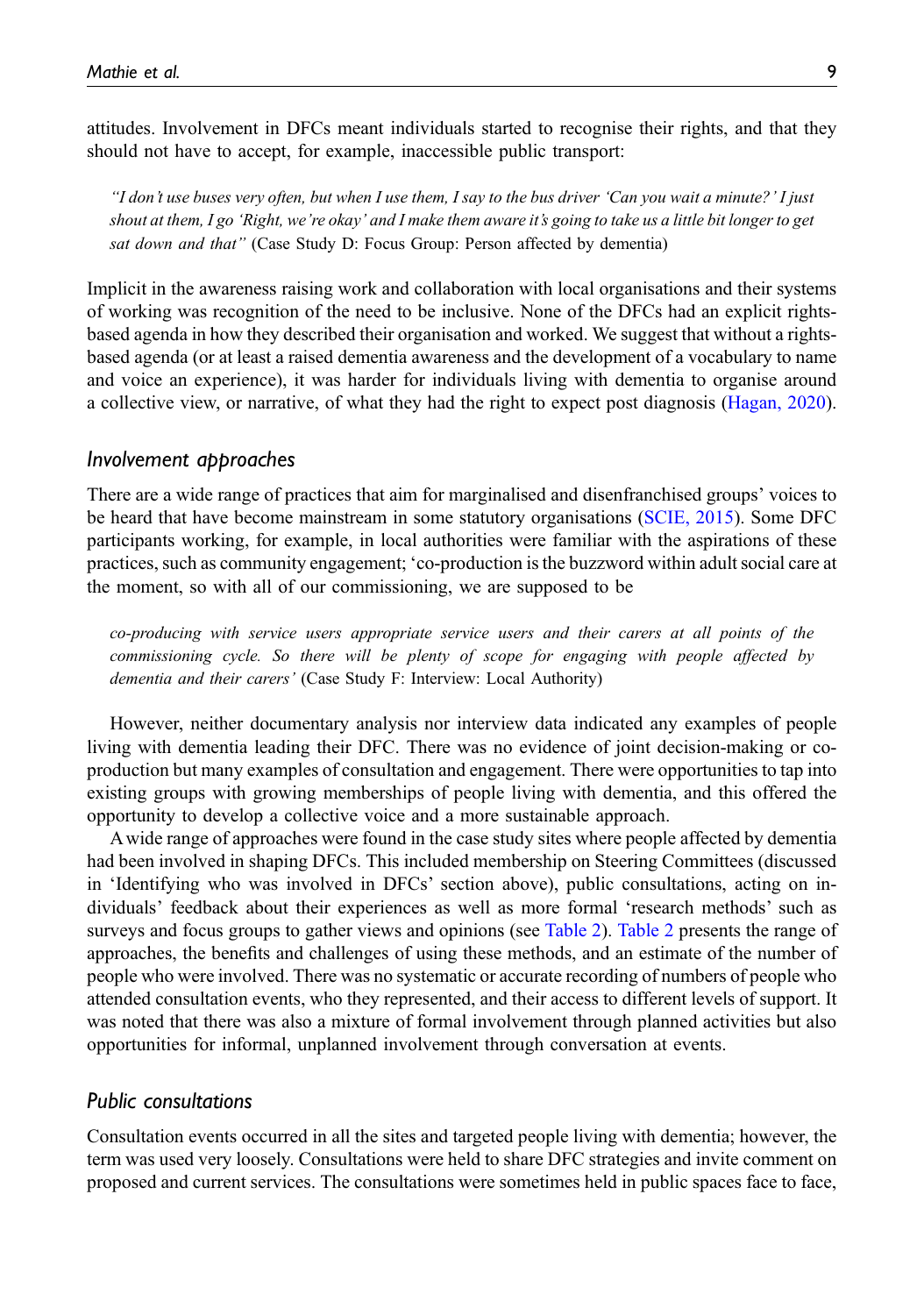| Level of<br>involvement         | Involvement approach                                                                                                                                             | Considerations raised                                                                                                                                                                                                                                                                                                            | Numbers involved <sup>a</sup>                                                                 |
|---------------------------------|------------------------------------------------------------------------------------------------------------------------------------------------------------------|----------------------------------------------------------------------------------------------------------------------------------------------------------------------------------------------------------------------------------------------------------------------------------------------------------------------------------|-----------------------------------------------------------------------------------------------|
| Strategic                       | Member of steering<br>committee (working group<br>of DFC)                                                                                                        | People affected by dementia<br>tend to be mobile, confident<br>in meetings, same people<br>often involved in several<br>committees                                                                                                                                                                                               | Small number<br>(usually $1$ or 2)                                                            |
| Strategic or<br>consultation    | Parallel organisation<br>Steering committee<br>members attend a pre-<br>existing dementia<br>involvement group that<br>meets regularly and has<br>funded support | Group already have rapport<br>amongst themselves, and<br>support. Safe environment,<br>people already know each<br>other and able to engage with<br>a range of issues                                                                                                                                                            | Larger numbers (15–30)                                                                        |
| Consultation                    | Organised public consultation<br>event<br>Informal word of mouth                                                                                                 | Easy to organise, try to aim for Larger numbers (30+)<br>diversity of group, reliant on<br>key people promoting<br>participation                                                                                                                                                                                                 |                                                                                               |
| Consultation                    | Listening at existing dementia<br>groups (e.g. Dementia Café)                                                                                                    | People living with dementia or Larger numbers (30+)<br>supporters speaking on<br>behalf of who? Different<br>needs<br>Only involves those already<br>engaged in dementia<br>activities                                                                                                                                           |                                                                                               |
| Consultation                    | Seeking feedback through<br>surveys and focus groups                                                                                                             | May need support for people<br>affected by dementia to take<br>part, need to offer a range of<br>methods (face to face, paper<br>and on-line). Questions sent<br>ahead of time, on the spot<br>consultations might not be so<br>good for people living with<br>dementia<br>Early consultation has<br>potential to shape DFC more | Larger numbers (can reach<br>a more diverse<br>population) (Darlington<br>et al., 2020)       |
| Monitoring<br>and<br>evaluation | Audit, mystery shopping                                                                                                                                          | Organising audit needs support. Small numbers, but<br>Providers can get immediate<br>feedback                                                                                                                                                                                                                                    | potential to include<br>a larger group of people.<br>Achieves measurable<br>impact on service |

Table 2. Examples of involvement activities found in DFCs.

Key

<span id="page-9-1"></span><sup>a</sup>approximations.

People affected by dementia = People living with dementia and family supporters

<span id="page-9-0"></span>Mystery shopping = People living with dementia make unannounced/anonymous visits (to shops, buildings) and feedback on interactions with staff, accessibility, signage, etc.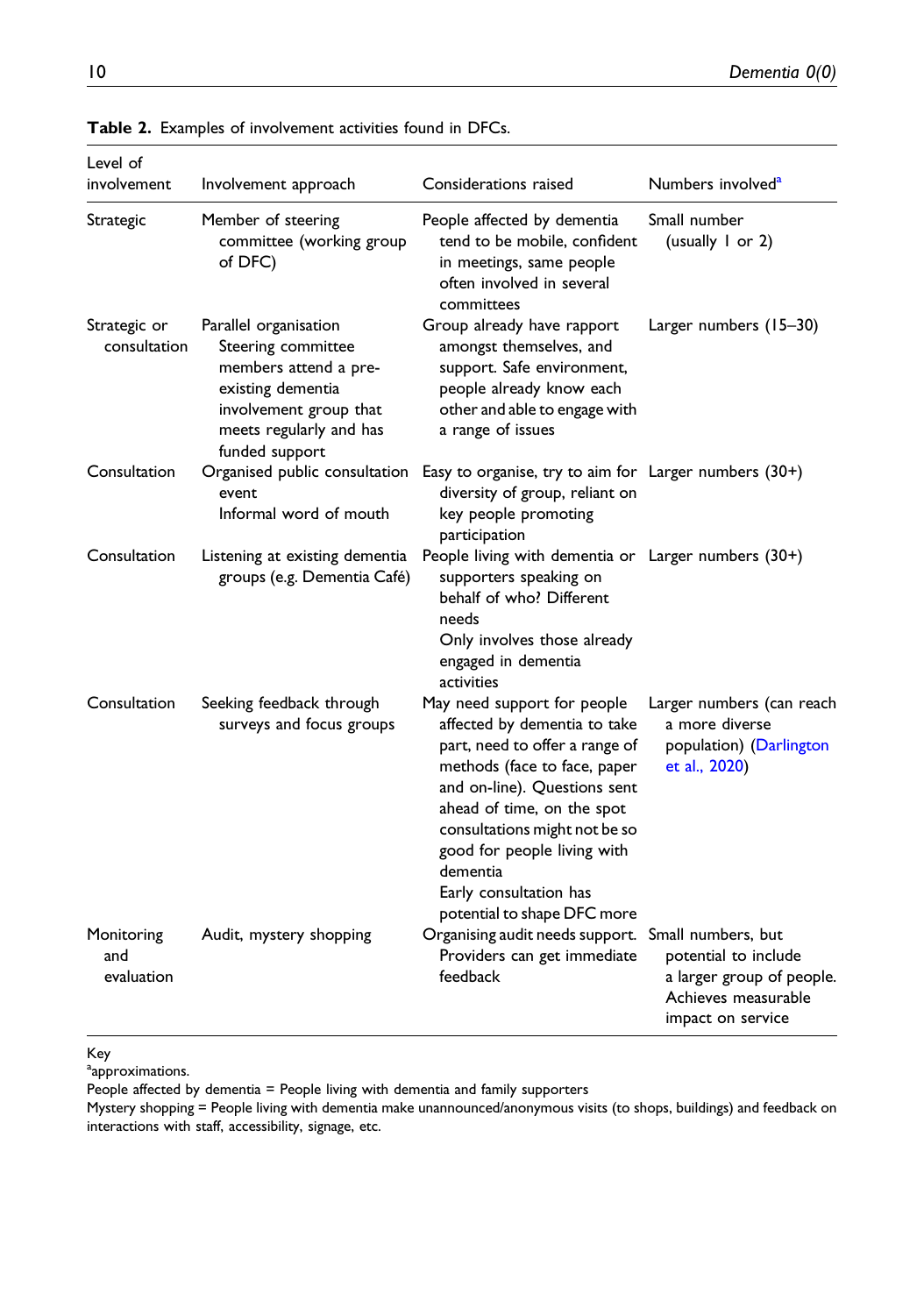whilst some DFCs consulted with existing groups. For example, one site held an initial meeting for 50 people living with dementia, followed by another consultation in a community setting (a football stadium) involving people from Black Asian and Minority Ethnic (BAME) communities. This consultation included statutory agencies, Public Health, the NHS Foundation Trust, Clinical Commissioning Groups and local community representatives. It was one of the few consultations that aimed to include people from specific communities. Another case study had a BAME specialist dementia worker post. In another example, consultation was used to recruit people for future involvement:

"through the consultation around the dementia strategy, one of the questions we asked was if people wanted to get involved in future work around dementia or carers, to provide us with their e-mail address. We had I think 50-odd city residents that were interested in becoming involved in work. Now, a lot of those people were carers, 23 of them were carers of people affected by dementia, but I think that's a good thing. If it's not people affected by dementia themselves then it's carers of people affected by dementia, and that's fine because they can do the talking for us with the person themselves" (Case Study F: Interview: Local Authority)

How the consultations were acted upon was not always clear, as in this description of listening:

"the project began by listening to what people with dementia and carers thought would make [site  $x$ ] more dementia friendly" (Case Study D: Documentary Evidence: Progress to date: consultation)

However, there were also specific examples of actions (e.g. changes to physical environment, transport) that could be tracked back to these consultation events, although their main function was to raise awareness across the DFC and initiate conversations that could lead to closer working.

The importance of the local authority, or of people knowledgeable about public engagement/ involvement, was evident in the sites who ran public consultations or community engagement events (not necessarily dementia specific ones). They were able to draw on resources of expertise and people, and to exploit their knowledge of local networks.

#### Listening events and surveys

'Listening' events (described as being similar to consultations but more open ended, not focussing on a specific item), or going to existing dementia services to talk to people, were other means of informing DFC start up and planning. These could be supplemented by surveys aiming to capture local people's priorities, environmental adaptation needs, and feedback on existing activities run by the DFCs. One respondent recognised the time and resource required to consult people properly, and that people living with dementia need extra support to participate meaningfully:

"…can't just show up there; you do have to plan that in, because you have to be able to send them out with the questions you want to ask them beforehand, so they've got time to sit and think about it rather than expecting an immediate response" (Case Study F: Interview: NHS nurse)

### Monitoring and evaluation

Three of the case study sites involved people living with dementia and their supporters in monitoring and evaluation of their local community and services through auditing or mystery shopping: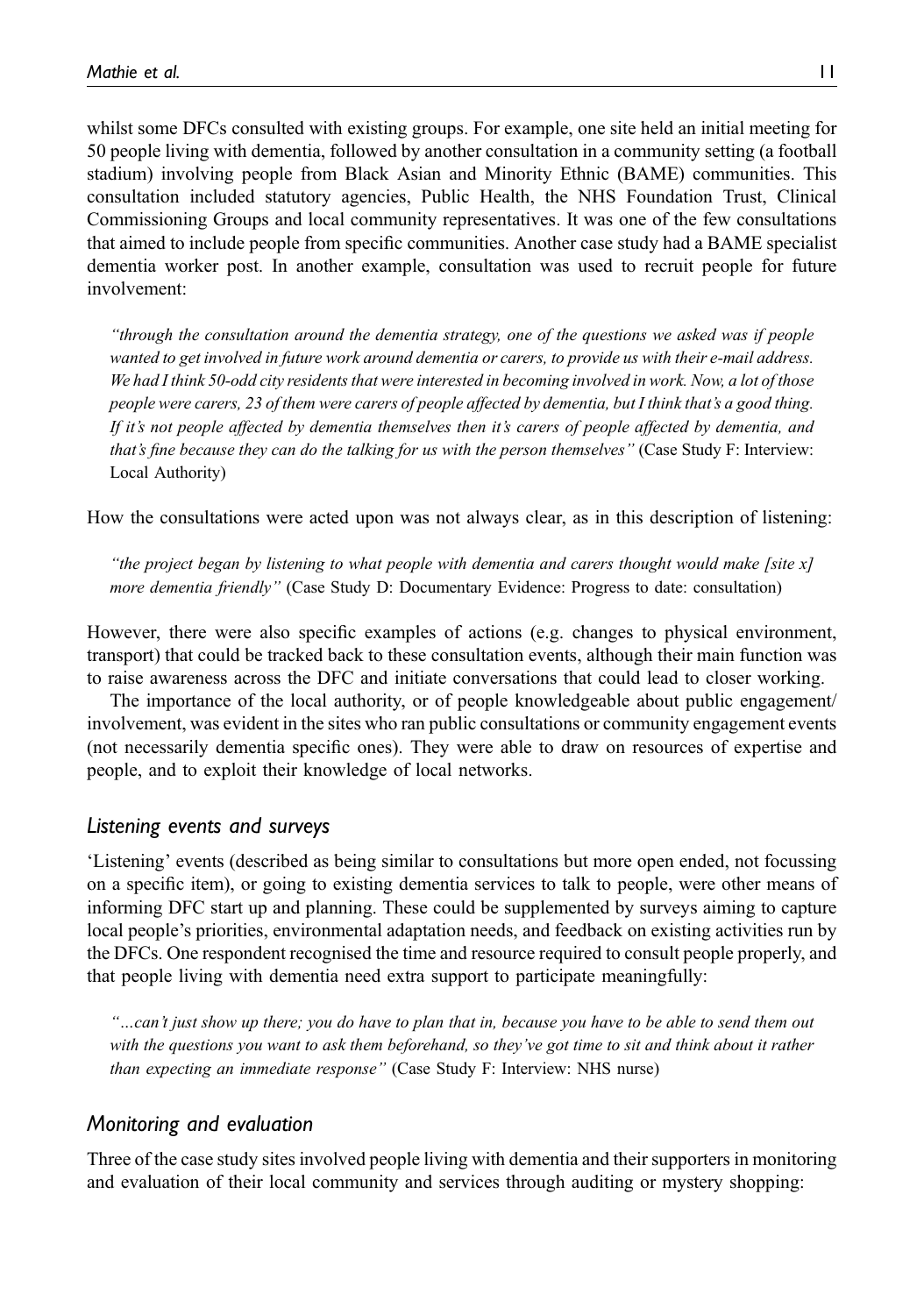"So if an organisation like, say, the leisure centre joined [the DFC], then this couple will go and do an audit, and go in and do an environmental audit to make sure that the signposting is clear, that they can navigate their way around the building, and make suggestions as to what signposting needs changing. So we try to keep them as involved as we can" (Case Study C: Interview: Dementia Friendly Community Member)

The importance of ongoing involvement was mentioned by one participant:

"I think with dementia being as it is on the journey, just revisiting that customer journey along the way as well, because that customer journey will change as the dementia progresses. So it's important to keep going back and keep asking. It's absolutely no good asking once or twice. You've got to keep going back and asking" (Case Study D: Focus Group: Dementia Friendly Champion)

Overall, involvement approaches and subsequent impact ranged from working with self-selected people able to attend meetings, to trying to engage with the whole community at all stages of the dementia trajectory using a variety of different approaches.

## Impact of involvement of people affected by dementia on their DFC

To support future evaluations, the study wanted to develop a way to assess the extent of involvement of people affected by dementia to support learning and development. However, it was difficult to capture how people living with and affected by dementia had influenced the priorities and basis of the DFC. It was unclear if acting on their input was seen as obligatory by the DFC leaders and who were considered 'the experts'.

Q: So before any initiative comes about or any kind of activity starts, do people speak to people living with dementia first or are they involved in any way?

"A: Well, not as much as I would like, no. Hands up, I'd have to say no. What we do is take advice from the experts [DFC Steering Committee] and then implement those changes based on what they tell us" (Case Study F: Interview: Retail Sector)

There were a few concrete examples of how those involved knew their input had made a difference: where people living in their DFCs were involved in local decisions on individual activities, services or organisations. For example, there was evidence of people living with dementia and their supporters affecting campaigns and changing service responses when there was personalised feedback and action on specific issues;

'and I do know that following that [survey] the group approached supermarkets about creating maybe dementia-friendly slots for people to go and do their shopping, or just exploring whether they could change the way that tills were operated' (Case Study E: Interview: Charity)

The importance of continual involvement to ensure impact was emphasised in one site with an example of a service that discontinued after feedback was received: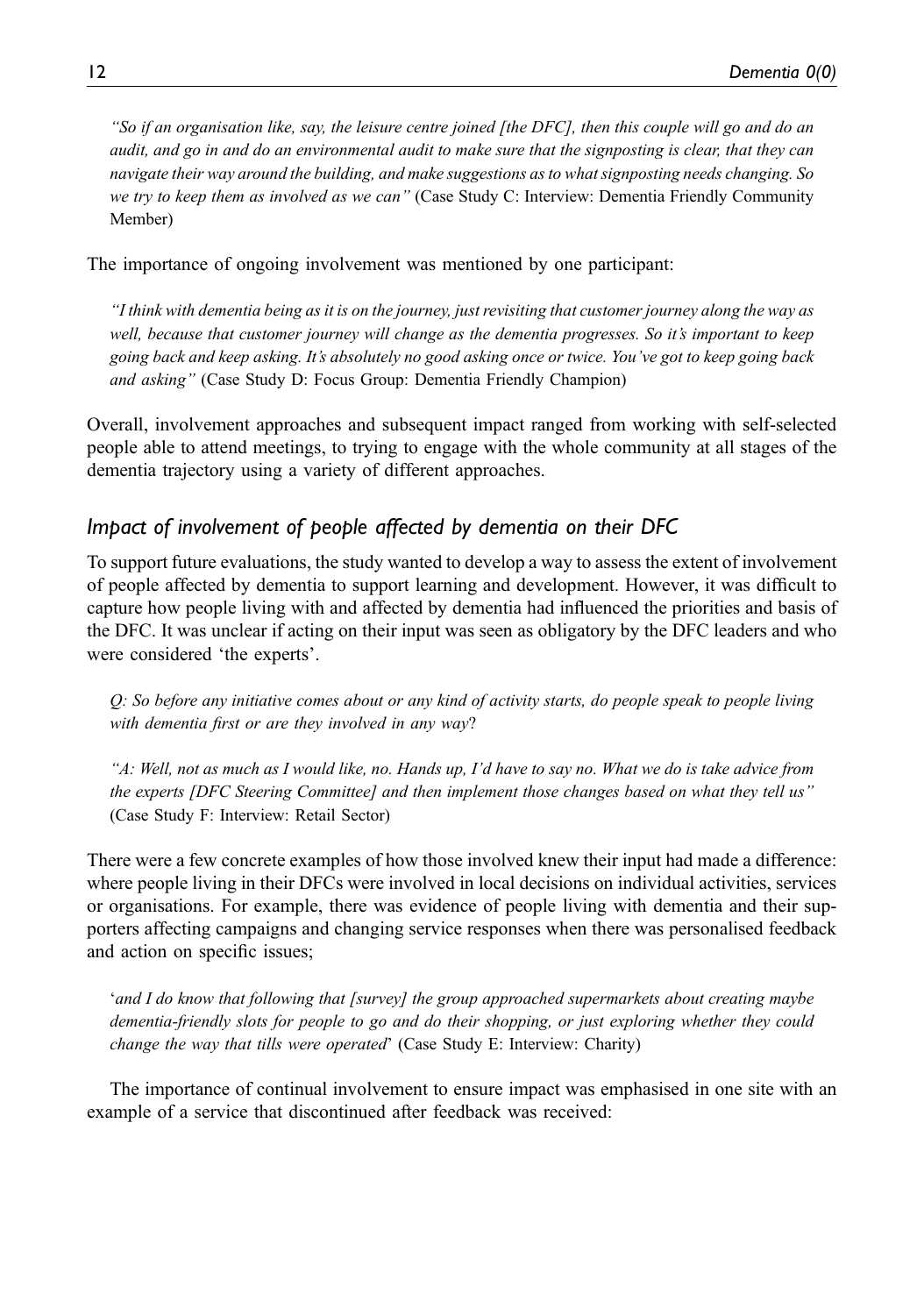"everything we do at all is driven by the people who come to the group, so if they say actually this isn't what we want to do, we'd rather do this, then that's what the funding goes towards...we do follow through if people say yes, I'd like to do that" (Case Study A: Interview: Charity)

This quote views people living with dementia as consumers of services rather than partners. In one case study site the DFC coordinator was proactive in seeking views from people in the community and attempting to achieve direct change as a result. For example, creating dementia friendly car parking spaces following a conversation with a couple affected by dementia and providing feedback to taxi firms and bus drivers when customers reported that their service was inclusive and responsive.

Where consultations were an iterative process, continually feeding into the DFC, this supported dialogue and informal evaluation of what worked. In one case study site, at the end of a dementia friendly cinema screening immediate feedback was sought by a simple thumbs up, thumbs down and asking for views at the time.

"when we've done the consultation which we've done several times, we want people to know what they've fed back to us, we've taken notice and we're doing something about it" (Case Study D: Interview: Public Health)

However, a minority of participants living with dementia felt that their involvement was tokenistic with a narrow sharing of experience:

"That's all you're doing, you're just there to tick a box and that's it. Nobody takes people on board to see what they're going to do and see whether they can have an impact on what is available or what isn't available. They just want to tick boxes very often, I think. That's all the councils do, that's all they're there to do" (Case Study F: Focus Group: PLWD)

One person living with dementia reported 'it would seem everybody and their brother want a person with dementia on their steering groups' (Case Study A: Interview: PLWD). This individual was involved in a number of organisations, sitting on the Dementia Action Alliance, Hospital Dementia Steering Group, the Service User Research Group and was also a Dementia Champion. Consequently, he had learnt to ask before contributing to any further groups (including this study) for evidence of how his involvement could make a difference.

## **Discussion**

The study findings demonstrated a continuum of engagement and involvement from perceived tokenism to active decision-making on specific aspects of DFC work. Position on this continuum was influenced by prior experience of public consultation, access to support (for people affected by dementia) and both planned and unplanned opportunities [\(Oliver et al., 2008](#page-18-5)) to influence the DFC. There was a universal commitment to this involvement process, but also a lack of strategic approaches compounded by lack of resources and expertise in how to support people to participate. Examples of DFCs connecting with existing groups for people living with dementia (creating opportunities for regular feedback and participation) and with active support from statutory providers (e.g. Local Authority and NHS providers) led to shared learning, responsiveness and tailoring of activities. In one instance, the process of engagement by people living with dementia led to an awareness of their right to be recognised and included as valued members of their local community. Overall, the findings suggest the nature of engagement with people affected by dementia was as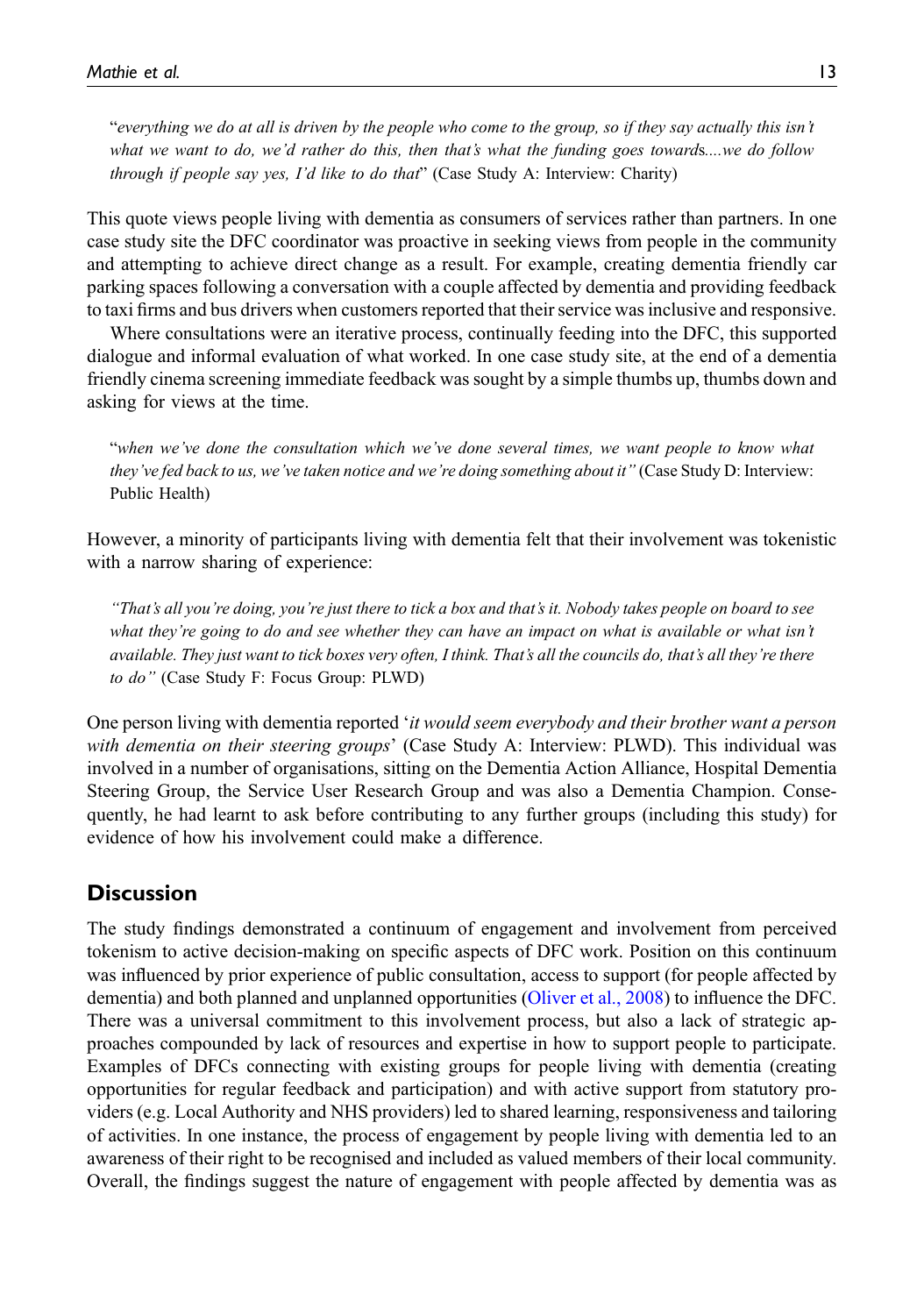valued consumers of DFC services rather than partners and opinion leaders. Age Friendly Cities provide useful examples and lessons on how to involve older people through co-creation, coproduction and partnership approaches (Rémillard-Boilard, Buffel, & Phillipson, 2017).

The intrinsic right of people living with dementia to be involved in activities and services designed for them draws on an equalities-based approach, social model of disability and disability rights ([Shakespeare, Zeilig, & Mittler, 2019\)](#page-18-8). This views people living with dementia 'as equal citizens with their value recognised and respected' [\(MHF, 2015](#page-17-10), p. 21). It could be argued that without enacting such a rights-based approach, DFCs have a built in limiting factor by which they are at risk of perpetuating the very stigma and exclusion from society they were conceived to address ([WHO, 2015](#page-18-9)). Even the term 'Dementia Friendly' could be seen as paternalistic, rather than re-ferring to communities that are 'inclusive and accessible for all' [\(Rahman & Swaffer, 2018](#page-18-10)). Whilst in health and social care and research practices the term 'co-production' [\(Hickey et al., 2018](#page-17-11); [NIHR,](#page-17-12) [2015](#page-17-12)), with joint ownership of key decisions, has become increasingly popular, there was little evidence of co-production within DFCs. This raises the question of how DFCs should continue to develop if people living with dementia are not central to their organisation, and creates a tension between what ought to happen and what is achievable ([Dean et al., 2015](#page-16-10); [Hagan & Campbell, 2021;](#page-17-13) [Hare, 2016\)](#page-17-14). Apart from DFCs, there is an increasing body of evidence about what is important to people living with dementia [\(Reilly et al., 2020\)](#page-18-11). This provides a foundation for involvement work, especially in a context where most DFCs have limited resources to develop plans and continuously monitor outcomes for evaluation of their work.

The participants in this study all felt that involvement was important. The more DFCs involved people living with dementia, the more they became convinced of its value. None of our sites had a mechanism to link with people through memory clinics or their GPs. People report that there is little social support or signposting following a diagnosis of dementia ([Hagan, 2020](#page-17-9)). Sustaining and embedding involvement required both resources and strategies to thread these activities through planning, delivery and evaluation.

The reasons for people living with dementia not being involved was not discussed explicitly within the DFCs, apart from acknowledging it was difficult to identify people living with dementia. [Hare \(2016\)](#page-17-14) states "Local grass roots community activity is the bedrock of DFCs" and "this activity must be supported by strong strategic planning, commissioning and leadership" (p. 140). At the time of the DEMCOM study, involving people affected by dementia was valued but discretionary. Normalisation process theory articulates core constructs needed for an intervention, such as a DFC, to achieve a shift in thinking and collective actions. In the context of involvement practices and DFCs, these core constructs are coherence (sense making, people recognising the value of improving inclusion and access for people affected by dementia), cognitive participation (building relationships), collective action (those doing the operational work) and reflexive monitoring (appraisal). They point to actions to embed involvement into 'normal practice' ([Murray et al., 2010](#page-17-15)).

There are many lessons to be learnt from involving member of the public in health and social care research and services. The approaches described in this paper are not a hierarchy of involvement ([Arnstein, 1969;](#page-16-12) [Oliver et al., 2008\)](#page-18-5), rather they capture what is possible in different contexts. Previous involvement models have been criticised for being hierarchical, one dimensional and having a lack of recognition of power imbalances ([Carpentier, 2016](#page-16-14); [Gibson, Britten, & Lynch,](#page-17-16) [2012](#page-17-16)) and political context ([Beresford, 2002](#page-16-15)). Current debates around co-production recognise structural issues of involvement and the sharing of power ([King & Gillard, 2019;](#page-17-17) [Williams et al.,](#page-18-12) [2020](#page-18-12)). Offering a range of different ways to become involved will hopefully enable a wider group of people to do so. Where involvement was sufficiently supported and enabled, employing a variety of approaches and means, DFCs were able to demonstrate a more dynamic partnership and iterative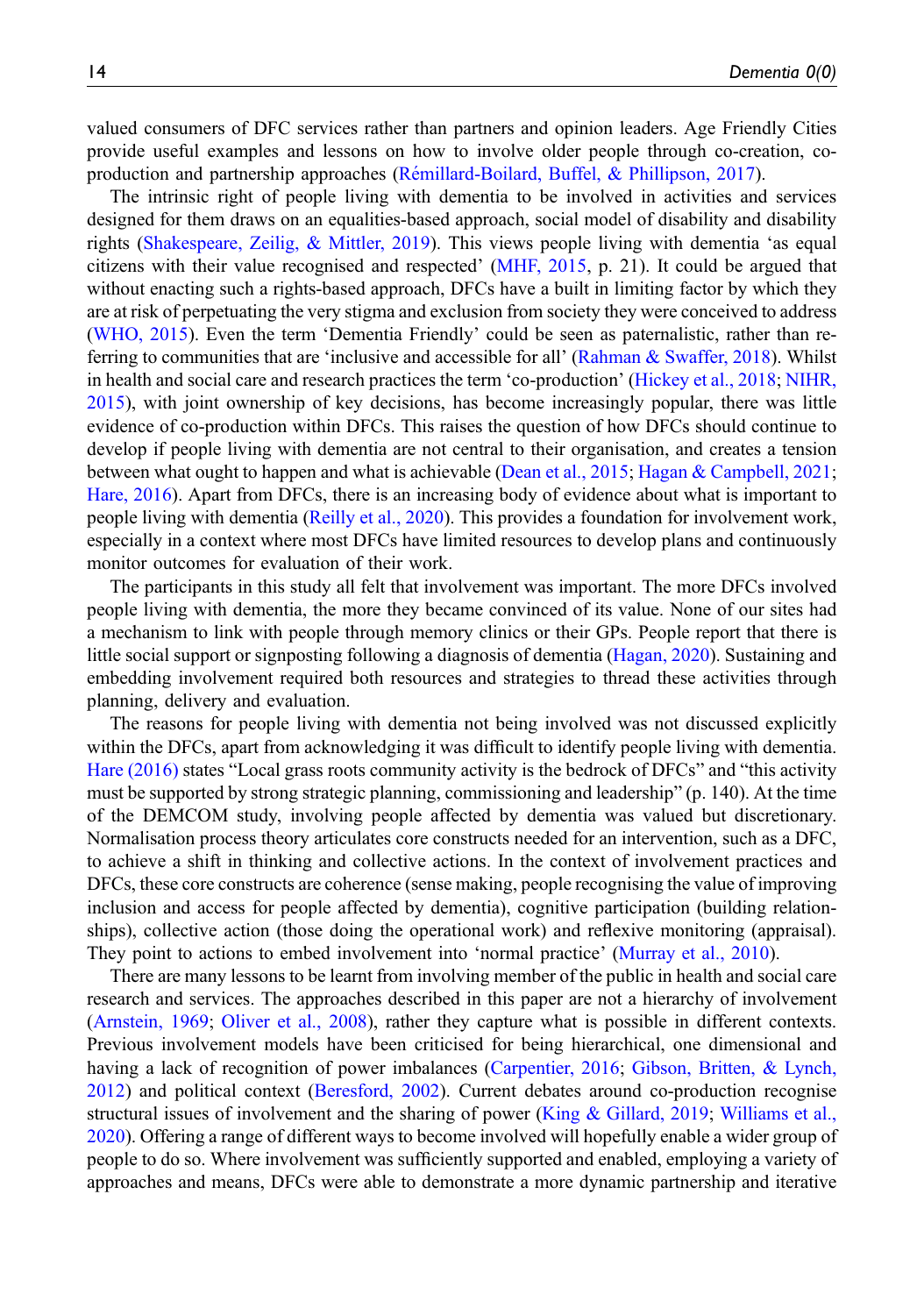approach to involvement. The recently launched Public Involvement Standards in the UK ([NIHR,](#page-17-18) [2019](#page-17-18)) offer transferable learning opportunities for DFCs (standards include inclusive opportunities, working together, support and learning [\(Staley, 2015](#page-18-13)), communications, impact and governance) to monitor their 'involvement' progress. Involvement then becomes more than a 'one-off' activity, using different community engagement approaches and coproduction ([Bortoli, 2021](#page-16-16)) to achieve impact with involvement embedded throughout [\(Wilson et al., 2015\)](#page-18-14).

This study demonstrated the value of sharing learning across DFCs of where involvement works well, and challenges are encountered [\(Dean et al., 2015](#page-16-10)). For example, DFCs whose organisations had experience of public consultations, and those who worked with parallel dementia groups, provided a template that could have wider uptake. There is much to learn from dementia led initiates such as Dementia Engagement and Empowerment Project (DEEP) and Innovations in Dementia ([DEEP, 2015](#page-16-5)). Also, the growing literature that involves people living with dementia in research provides many successful examples of methodologies to include lived experience [\(Bethell et al.,](#page-16-17) [2018](#page-16-17); [Pickett & Murray, 2018](#page-18-15)). Many of the reasons people are excluded from being involved are relevant here: equality issues, where people live, communication issues, nature of impairments and unwanted voices [\(Beresford, 2013\)](#page-16-18). People who cannot travel to meetings, live in residential care settings or are later in their dementia journey were invariably excluded from contributing to shaping their own DFCs. It is also important to remember people living with dementia are not a homogeneous group ([Kitwood, 1997](#page-17-19)).

DFCs included a range of voices: the person living with dementia (as an individual or part of an established group), the family supporter and charity representatives. These voices may bring different views ([Bartlett et al., 2018](#page-16-19)). Further work is needed to consider how to interpret the sometimes competing accounts, and achieve involvement that can hold this creative tension for the long-term benefit of people living with dementia.

Our findings suggest a number of recommendations: a more strategic approach to enable a diverse group of people affected by dementia to be involved in their own DFC, DFCs to offer a wider variety of approaches for people to be involved, a link with local dementia diagnosis services, and more sharing of involvement successes and challenges between DFCs. DFCs also need resources and expertise to ensure people are adequately supported to be involved.

Lastly, some significant tensions were identified in the study such as the challenge of finding a balance between working with self-selecting individuals versus the wider population of people living with dementia, the involvement of greater numbers of people versus working in greater depth with a few and the tensions between standardised methods and practices for the benefit of comparison between DFCs compared to the benefits of experimentation and local innovation.

The limitations of our study are that the findings are drawn from a limited number of DFCs and from self-reported involvement. However, these findings corroborate those from the first phase of the DEMCOM study [\(Buckner et al., 2019a](#page-16-2)) to provide an in-depth account of what the scoping work had identified. We aimed to include many voices in this research by including people affected by dementia as participants. We recognise, however, that similar to those involved in DFCs, it was difficult to include the diverse range of people who would have contributed additional view and insights.

## Conclusion

As a social movement, DFCs in England have achieved a visible national presence. DFCs have involved people affected by dementia, but to achieve more, they need to work with existing groups or community organisations that involve people living with dementia. They also need to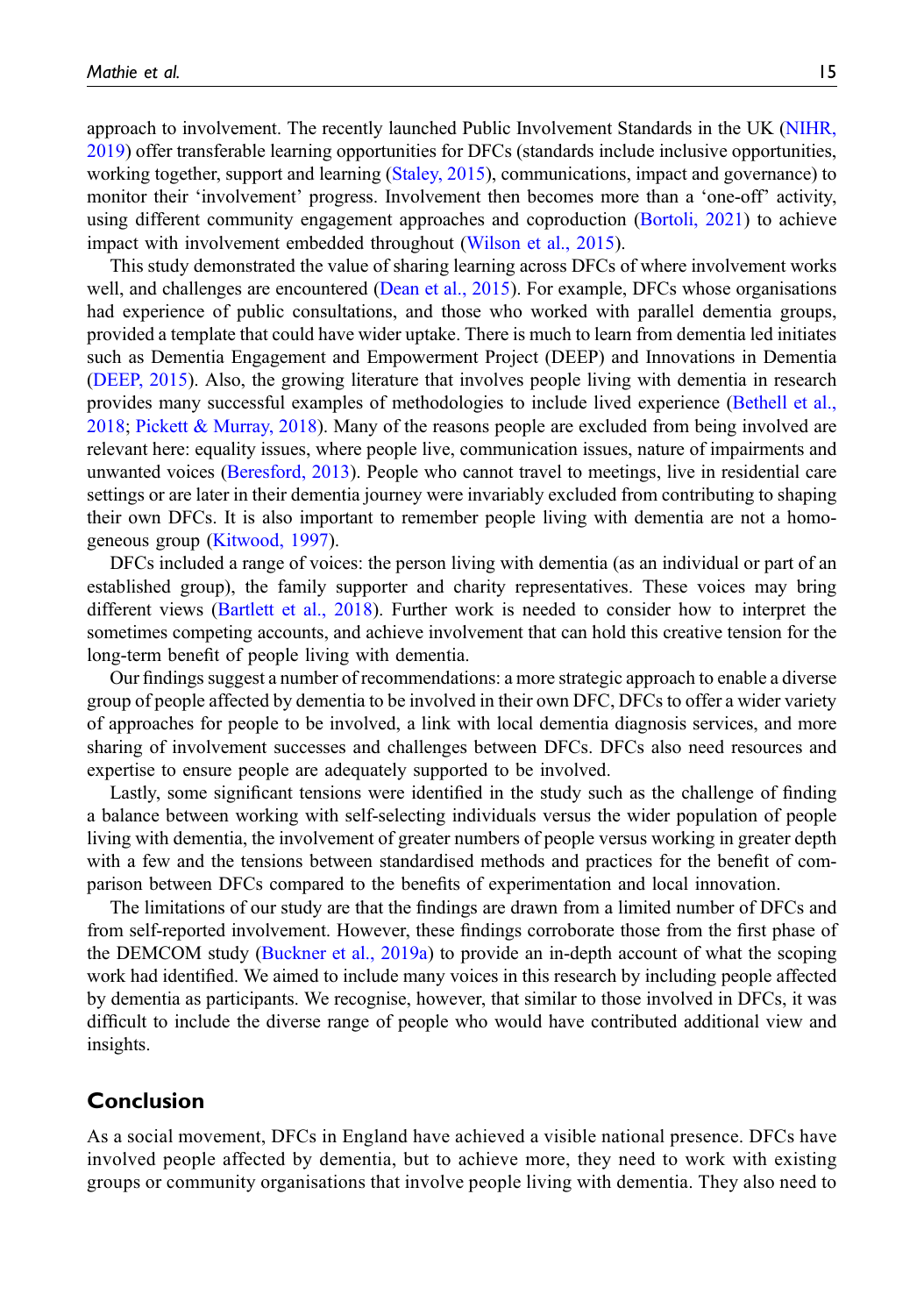support structured approaches and dedicated resources to engage with, and feedback to, people affected by dementia. This includes investing resources in documenting and recording involvement in ways that support comparison, and track how this is achieved over time. There is a lack of guidance to help DFCs effectively involve people living with dementia. The creation of communities that are dementia 'enabling' by those who live in them can lead to a more inclusive community for all.

#### Acknowledgements

This is a summary of research supported by the National Institute for Health Research (NIHR) Applied Research Collaboration (ARC) East of England. This study was a collaboration between three universities that are all part of the NIHR ARC East of England: the University of Hertfordshire, the University of East Anglia and the University of Cambridge.

Claire Goodman is a NIHR senior investigator. Nicole Darlington, Anne Killett, Louise Lafortune, Elspeth Mathie and Claire Goodman receive funding from the NIHR ARC East of England.

John Thurman is a patient and public involvement contributor of the DEMCOM research team. John was a research team member and involved in advising, reviewing and commenting on all aspects of the DEMCOM study drawing on his experience of supporting family members living with dementia. His views and experiences were invaluable to this study.

The authors would like to thank all the study participants and individuals from key organisations in the six study sites who supported the delivery of this research, members of the public who were involved in shaping our research via patient and public involvement (PPI) activities.

#### Declaration of conflicting interests

The author(s) declared no potential conflicts of interest with respect to the research, authorship, and/or publication of this article.

#### Funding

This study/project is funded by the National Institute for Health Research (NIHR) Policy Research Programme (PRP) (PR-R15-0116-21003). The views expressed are those of the authors, necessarily those of the NIHR or the Department of Health and Social Care.

#### Ethical approval

The National Research Ethics Committee (REC) London Queen Square provided ethical approval for this study (ref: 17/LO/0996), the University of Hertfordshire (ECDA: Protocol Number HSK/SF/UH/0278), University of Cambridge Ethics committee for the School of the Humanities and Social Sciences and the University of East Anglia Faculty of Medicine and Health Sciences Research Ethics Committee. Consent was sought from all participants.

## ORCID iDs

Elspeth Mathie **b** <https://orcid.org/0000-0002-5871-436X> Arthur Antony <https://orcid.org/0000-0001-8617-5714> Anne Killett **b** <https://orcid.org/0000-0003-4080-8365> Nicole Darlington **I** <https://orcid.org/0000-0002-2505-1256> Stefanie Buckner **ID** <https://orcid.org/0000-0001-6820-7057> Louise Lafortune **b** <https://orcid.org/0000-0002-9018-1217> Andrea Mayrhofer **b** <https://orcid.org/0000-0002-0606-2865> Claire Goodman **I**nttps://orcid.org/0000-0002-8938-4893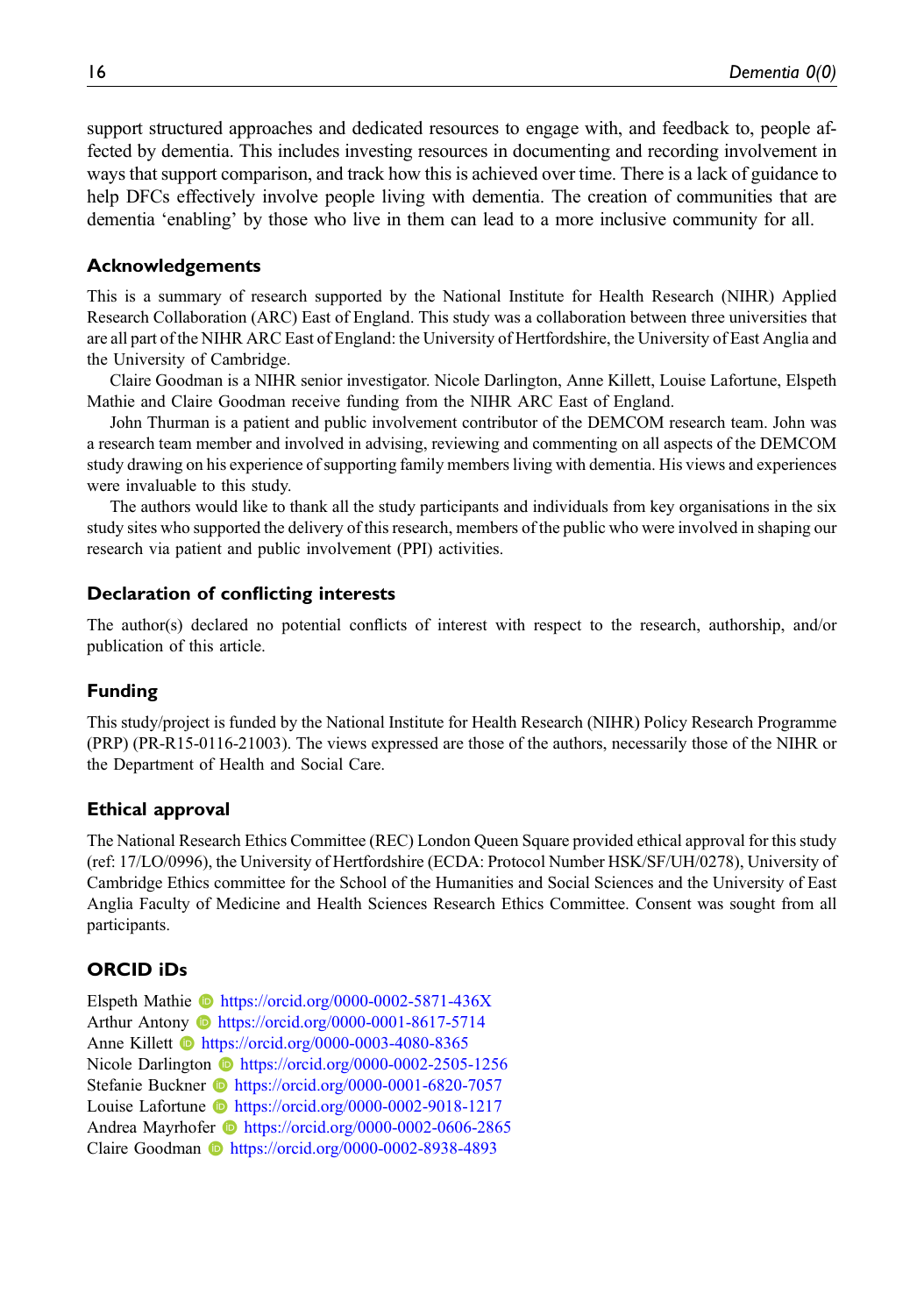#### References

- <span id="page-16-0"></span>ADI (2016). Dementia friendly communities key principles. London: Alzheimer's Disease International.
- <span id="page-16-1"></span>ADI (2017). Dementia Friendly Communities. Global developments. 2nd Edition. London: Alzheimer's Disease International.
- <span id="page-16-4"></span>Alzheimer's Society (2014). Foundation criteria for the dementia-friendly community recognition process. Retrieved from. https://www.alzheimers.org.uk/sites/default/fi[les/2018-06/DFC%20Foundation%20criteria\\_](https://www.alzheimers.org.uk/sites/default/files/2018-06/DFC%20Foundation%20criteria_Fs%20Albert_4.pdf) [Fs%20Albert\\_4.pdf](https://www.alzheimers.org.uk/sites/default/files/2018-06/DFC%20Foundation%20criteria_Fs%20Albert_4.pdf) (accessed 19 05 21).
- <span id="page-16-12"></span>Arnstein, S. R. (1969). A ladder of citizen participation. Journal of the American Planning Association, 35(4), 216–224. doi: [10.1080/01944366908977225](https://doi.org/10.1080/01944366908977225).
- <span id="page-16-19"></span>Bartlett, R., Gjernes, T., Lotherington, A. T., & Obstefelder, A. (2018). Gender, citizenship and dementia care: A scoping review of studies to inform policy and future research. Health & Social Care in the Community, 26(1), 14–26. doi: [https://doi.org/10.1111/hsc.12340.](https://doi.org/10.1111/hsc.12340)
- <span id="page-16-7"></span>Bartlett, R., & O'Connor, D. (2007). From personhood to citizenship: Broadening the lens for dementia practice and research. *Journal of Aging Studies, 21*(2), 107–118. doi: [10.1016/j.jaging.2006.09.002.](https://doi.org/10.1016/j.jaging.2006.09.002)
- <span id="page-16-15"></span>Beresford, P. (2002). User involvement in research and evaluation: Liberation or regulation? Soc Policy Soc, 1(2), 95-105. doi: [10.1017/S1474746402000222.](https://doi.org/10.1017/S1474746402000222)
- <span id="page-16-18"></span><span id="page-16-13"></span>Beresford, P. (2013). Beyond the usual suspects. *London:* Shaping our lives.
- Beresford, P., Farr, M., Hickey, G., Kaur, M., Ocloo, J., Tembo, D., & Williams, O. (2021). COVID-19 and Coproduction in health and social care research, policy and practice: Volume 1: The challenges and necessity of Co-production. Bristol: Policy Press.
- <span id="page-16-17"></span>Bethell, J., Commisso, E., Rostad, H. M., Puts, M., Babineau, J., Grinbergs-Saull, A., & McGilton, K. S. (2018). Patient engagement in research related to dementia: A scoping review. Dementia, 17(8), 944–975. doi: [10.](https://doi.org/10.1177/1471301218789292) [1177/1471301218789292](https://doi.org/10.1177/1471301218789292).
- <span id="page-16-8"></span>Birt, L., Poland, F., Csipke, E., & Charlesworth, G. (2017). Shifting dementia discourses from deficit to active citizenship. Sociology of Health & Illness,  $39(2)$ ,  $199-211$ . doi:  $10.1111/1467-9566.12530$ .
- <span id="page-16-6"></span>Blood, I. (2017). Evidence review of dementia friendly communities, European union joint Action on dementia: Imogen blood associates and innovations in dementia. [https://ec.europa.eu/research/participants/](https://www.learningforinvolvement.org.uk/?opportunity=nihr-reaching-out-a-practical-guide-to-being-inclusive-in-public-involvement-in-health-research-lessons-learnt-from-the-reaching-out-programme) [documents/downloadPublic?documentIds=080166e5b7162d29&appId=PPGMS](https://www.learningforinvolvement.org.uk/?opportunity=nihr-reaching-out-a-practical-guide-to-being-inclusive-in-public-involvement-in-health-research-lessons-learnt-from-the-reaching-out-programme)
- <span id="page-16-16"></span>Bortoli, S. (2021). NIHR resource for public involvement - reaching out: The practical guide to being inclusive in public involvement in health research - lessons from the reaching out programme. NIHR: Retrieved from [https://](https://www.learningforinvolvement.org.uk/?opportunity=nihr-reaching-out-a-practical-guide-to-being-inclusive-in-public-involvement-in-health-research-lessons-learnt-from-the-reaching-out-programme) [www.learningforinvolvement.org.uk/?opportunity=nihr-reaching-out-a-practical-guide-to-being-inclusive-in](https://www.learningforinvolvement.org.uk/?opportunity=nihr-reaching-out-a-practical-guide-to-being-inclusive-in-public-involvement-in-health-research-lessons-learnt-from-the-reaching-out-programme)[public-involvement-in-health-research-lessons-learnt-from-the-reaching-out-programme](https://www.learningforinvolvement.org.uk/?opportunity=nihr-reaching-out-a-practical-guide-to-being-inclusive-in-public-involvement-in-health-research-lessons-learnt-from-the-reaching-out-programme) (accessed 19 05 21).
- <span id="page-16-3"></span>BSI (2015). PAS 1365: 2015 code of practice for the recognition of dementia friendly communities in England. London: BSI Standards Limited.
- <span id="page-16-2"></span>Buckner, S., Darlington, N., Woodward, M., Buswell, M., Mathie, E., Arthur, A., & Goodman, C. (2019a). Dementia friendly communities in England: A scoping study. International Journal of Geriatric Psychiatry, 34(8), 1235–1243. doi: [10.1002/gps.5123](https://doi.org/10.1002/gps.5123).
- <span id="page-16-11"></span>Buckner, S., Pope, D., Mattocks, C., Lafortune, L., Dherani, M., & Bruce, N. (2019b). Developing age-friendly cities: an evidence-based evaluation tool. Journal of Population Ageing, 12(2), 203–223. doi: [10.1007/](https://doi.org/10.1007/s12062-017-9206-2) [s12062-017-9206-2.](https://doi.org/10.1007/s12062-017-9206-2)
- <span id="page-16-14"></span>Carpentier, N. (2016). Beyond the ladder of participation: an analytical toolkit for the critical analysis of participatory media processes. Javnost – The Public, 23(1), 70–88. doi: [10.1080/13183222.2016.1149760](https://doi.org/10.1080/13183222.2016.1149760).
- <span id="page-16-9"></span>Darlington, N., Arthur, A., Woodward, M., Buckner, S., Killett, A., Lafortune, L., & Goodman, C. (2020). A survey of the experience of living with dementia in a dementia-friendly community. Dementia, 20(5), 1711–1722. doi: [10.1177/1471301220965552](https://doi.org/10.1177/1471301220965552).
- <span id="page-16-10"></span>Dean, J., Silversides, K., Crampton, J., & Wringley, J. (2015). Evalution of the York dementia friendly communities programme. York: Joseph Rowntree Foundation.
- <span id="page-16-5"></span>DEEP (2015). Involving people with dementia in creating dementia friendly communities. Retrieved from [http://](http://dementiavoices.org.uk/wp-content/uploads/2013/11/DEEP-Guide-Involving-people-with-dementia-in-Dementia-Friendly-Communities.pdf) [dementiavoices.org.uk/wp-content/uploads/2013/11/DEEP-Guide-Involving-people-with-dementia-in-Dementia-](http://dementiavoices.org.uk/wp-content/uploads/2013/11/DEEP-Guide-Involving-people-with-dementia-in-Dementia-Friendly-Communities.pdf)[Friendly-Communities.pdf](http://dementiavoices.org.uk/wp-content/uploads/2013/11/DEEP-Guide-Involving-people-with-dementia-in-Dementia-Friendly-Communities.pdf) (accessed 19 05 21).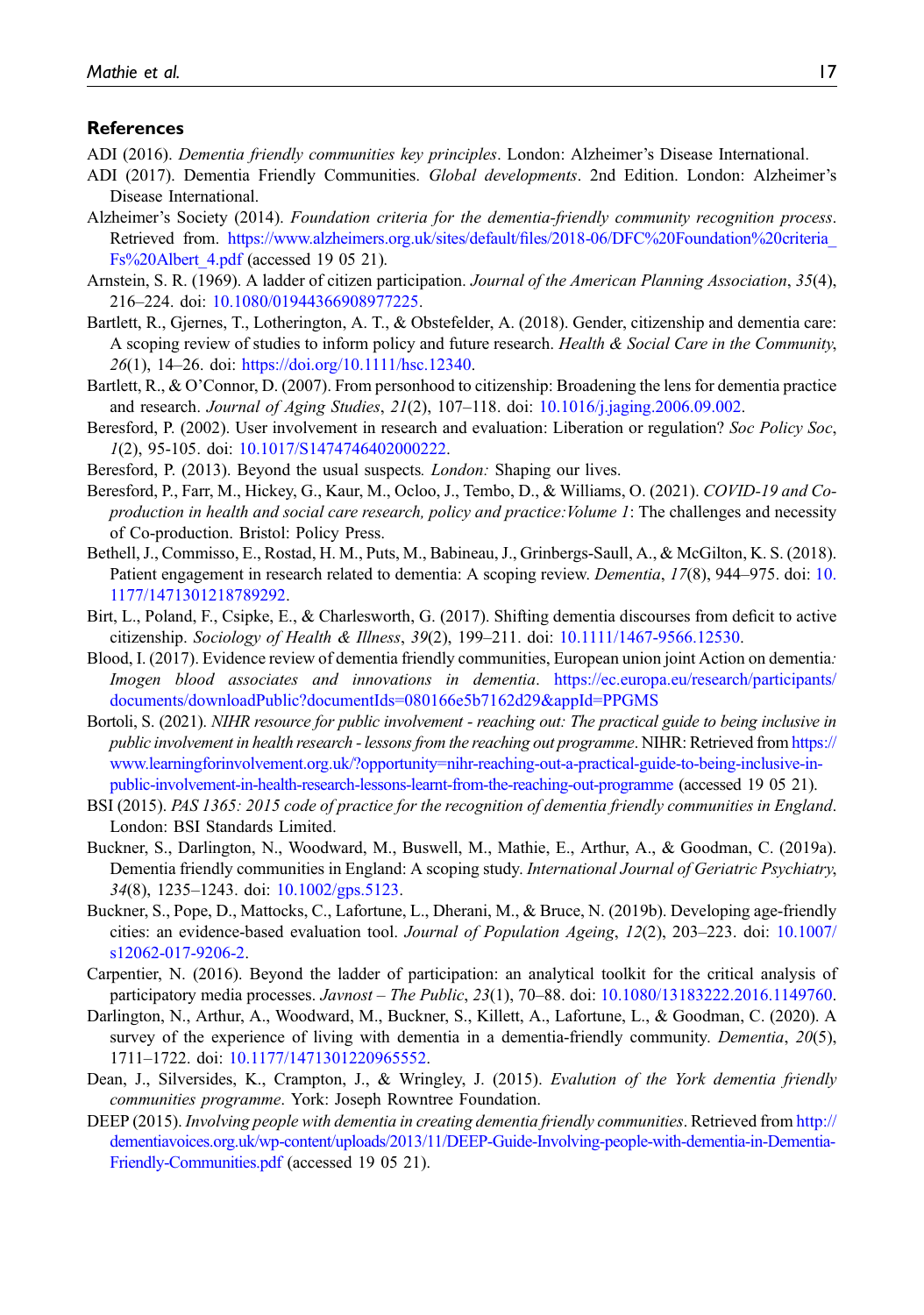- <span id="page-17-1"></span>DoH (2012). Prime Minister's challenge on dementia. Delivering major improvements in dementia care and research by 2015. London: Department of Health. Retrieved from [https://www.gov.uk/government/](https://www.gov.uk/government/publications/prime-ministers-challenge-on-dementia) [publications/prime-ministers-challenge-on-dementia](https://www.gov.uk/government/publications/prime-ministers-challenge-on-dementia).
- <span id="page-17-4"></span>DoH (2016). Prime Minister's challenge on dementia 2020 implementation plan. London: Department of Health. Retrieved from [https://assets.publishing.service.gov.uk/government/uploads/system/uploads/](https://assets.publishing.service.gov.uk/government/uploads/system/uploads/attachment_data/file/507981/PM_Dementia-main_acc.pdf) attachment\_data/fi[le/507981/PM\\_Dementia-main\\_acc.pdf](https://assets.publishing.service.gov.uk/government/uploads/system/uploads/attachment_data/file/507981/PM_Dementia-main_acc.pdf).
- <span id="page-17-16"></span>Gibson, A., Britten, N., & Lynch, J. (2012). Theoretical directions for an emancipatory concept of patient and public involvement. Health, 16(5), 531–547. doi: [10.1177/1363459312438563](https://doi.org/10.1177/1363459312438563).
- <span id="page-17-6"></span>Goodman, C., Arthur, A., Buckner, S., Buswell, M., Darlington, N., Dickinson, A., & Woodward, M. (2020). National Institute of health research policy research programme project dementia friendly communities: The DEMCOM evaluation. (PR-R15-0116-21003). Report for NIHR: Retrieved from Hatfield: [https://uhra.](https://uhra.herts.ac.uk/handle/2299/23477) [herts.ac.uk/handle/2299/23477](https://uhra.herts.ac.uk/handle/2299/23477).
- <span id="page-17-9"></span>Hagan, R. J. (2020). What next? Experiences of social support and signposting after a diagnosis of dementia. Health & Social Care in the Community, 28(4), 1170–1179. doi: [10.1111/hsc.12949](https://doi.org/10.1111/hsc.12949).
- <span id="page-17-13"></span>Hagan, R. J., & Campbell, S. (2021). Doing their damnedest to seek change: How group identity helps people with dementia confront public stigma and maintain purpose. *Dementia*, 20(7), 2362–2379. doi: [10.1177/](https://doi.org/10.1177/1471301221997307) [1471301221997307](https://doi.org/10.1177/1471301221997307).
- <span id="page-17-14"></span>Hare, P. (2016). Dementia without Walls: reflections on the Joseph Rowntree Foundation programme. Working with Older People, 20(3), 134-143. doi: [10.1108/WWOP-06-2016-0012](https://doi.org/10.1108/WWOP-06-2016-0012).
- <span id="page-17-2"></span>Hebert, C. A., & Scales, K. (2019). Dementia friendly initiatives: A state of the science review. *Dementia*, 18(5), 1858–1895. doi: [10.1177/1471301217731433.](https://doi.org/10.1177/1471301217731433)
- <span id="page-17-8"></span>Hickey, D. G. (2018). The potential for coproduction to add value to research. *Health Expectations*, 21(4), 693–694. [https://doi.org/10.1111/hex.12821.](https://doi.org/10.1111/hex.12821)
- <span id="page-17-11"></span>Hickey, G., Brearley, S., Coldham, T., Denegri, S., Green, G., Staniszewska, S., & Turner, K. (2018). Guidance on Co-producing a research project. Southampton: INVOLVE. Retrieved from [https://www.](https://www.learningforinvolvement.org.uk/wp-content/uploads/2021/04/NIHR-Guidance-on-co-producing-a-research-project-April-2021.pdf) [learningforinvolvement.org.uk/wp-content/uploads/2021/04/NIHR-Guidance-on-co-producing-a-research](https://www.learningforinvolvement.org.uk/wp-content/uploads/2021/04/NIHR-Guidance-on-co-producing-a-research-project-April-2021.pdf)[project-April-2021.pdf](https://www.learningforinvolvement.org.uk/wp-content/uploads/2021/04/NIHR-Guidance-on-co-producing-a-research-project-April-2021.pdf) (accessed 19 05 21).
- <span id="page-17-7"></span>INVOLVE (2012). Briefing notes for researchers: Involving the public in NHS, public health and social care research. Eastleigh: INVOLVE. Retrieved from [https://www.invo.org.uk/wp-content/uploads/](https://www.invo.org.uk/wp-content/uploads/2012/04/INVOLVEBriefingNotesApr2012.pdf) [2012/04/INVOLVEBrie](https://www.invo.org.uk/wp-content/uploads/2012/04/INVOLVEBriefingNotesApr2012.pdf)fingNotesApr2012.pdf.
- <span id="page-17-17"></span>King, C., & Gillard, S. (2019). Bringing together coproduction and community participatory research approaches: Using first person reflective narrative to explore coproduction and community involvement in mental health research. *Health Expectations*, 22(4), 701–708. doi: [10.1111/hex.12908](https://doi.org/10.1111/hex.12908).
- <span id="page-17-19"></span>Kitwood, T. (1997). *Dementia reconsidered: The person comes first*. Buckingham: Open University Press.
- <span id="page-17-3"></span>Lin, S. Y. (2017). 'Dementia-friendly communities' and being dementia friendly in healthcare settings. Current Opinion in Psychiatry, 30(2), 145–150. doi: [10.1097/yco.0000000000000304](https://doi.org/10.1097/yco.0000000000000304).
- <span id="page-17-10"></span>MHF (2015). Dementia, rights and the social model of disability: a new direction for policy and practice? Retrieved from [https://www.mentalhealth.org.uk/sites/default/](https://www.mentalhealth.org.uk/sites/default/files/dementia-rights-policy-discussion.pdf)files/dementia-rights-policy-discussion.pdf.
- <span id="page-17-15"></span>Murray, E., Treweek, S., Pope, C., MacFarlane, A., Ballini, L., Dowrick, C., & May, C. (2010). Normalisation process theory: a framework for developing, evaluating and implementing complex interventions. BMC Medicine, 8(1), 63. doi: [10.1186/1741-7015-8-63.](https://doi.org/10.1186/1741-7015-8-63)
- <span id="page-17-12"></span>NIHR (2015). Going the extra mile: Improving the nation's health and wellbeing through public involvement in research. Retrieved from <https://www.nihr.ac.uk/patients-and-public/documents/Going-the-Extra-Mile.pdf> (accessed 19 5 21). [https://www.nihr.ac.uk/documents/about-us/our-contribution-to-research/how-we](https://www.nihr.ac.uk/documents/about-us/our-contribution-to-research/how-we-involve-patients-carers-and-the-public/Going-the-Extra-Mile.pdf)[involve-patients-carers-and-the-public/Going-the-Extra-Mile.pdf](https://www.nihr.ac.uk/documents/about-us/our-contribution-to-research/how-we-involve-patients-carers-and-the-public/Going-the-Extra-Mile.pdf)
- <span id="page-17-18"></span>NIHR (2019). UK standards for public involvement (website). Retrieved from [https://sites.google.com/nihr.ac.](https://sites.google.com/nihr.ac.uk/pi-standards/home) [uk/pi-standards/home](https://sites.google.com/nihr.ac.uk/pi-standards/home) (accessed 19 05 21).
- <span id="page-17-5"></span>QSR (2018). NVIVO. Qualitative data analysis software, Version 12. QSR International Pty Ltd. [https://www.](https://www.qsrinternational.com/nvivo-qualitative-data-analysis-software/home) [qsrinternational.com/nvivo-qualitative-data-analysis-software/home](https://www.qsrinternational.com/nvivo-qualitative-data-analysis-software/home)
- <span id="page-17-0"></span>OECD (2018). Care needed: Improving the lives of people with dementia, OECD health policy studies. Paris: OECD Publishing.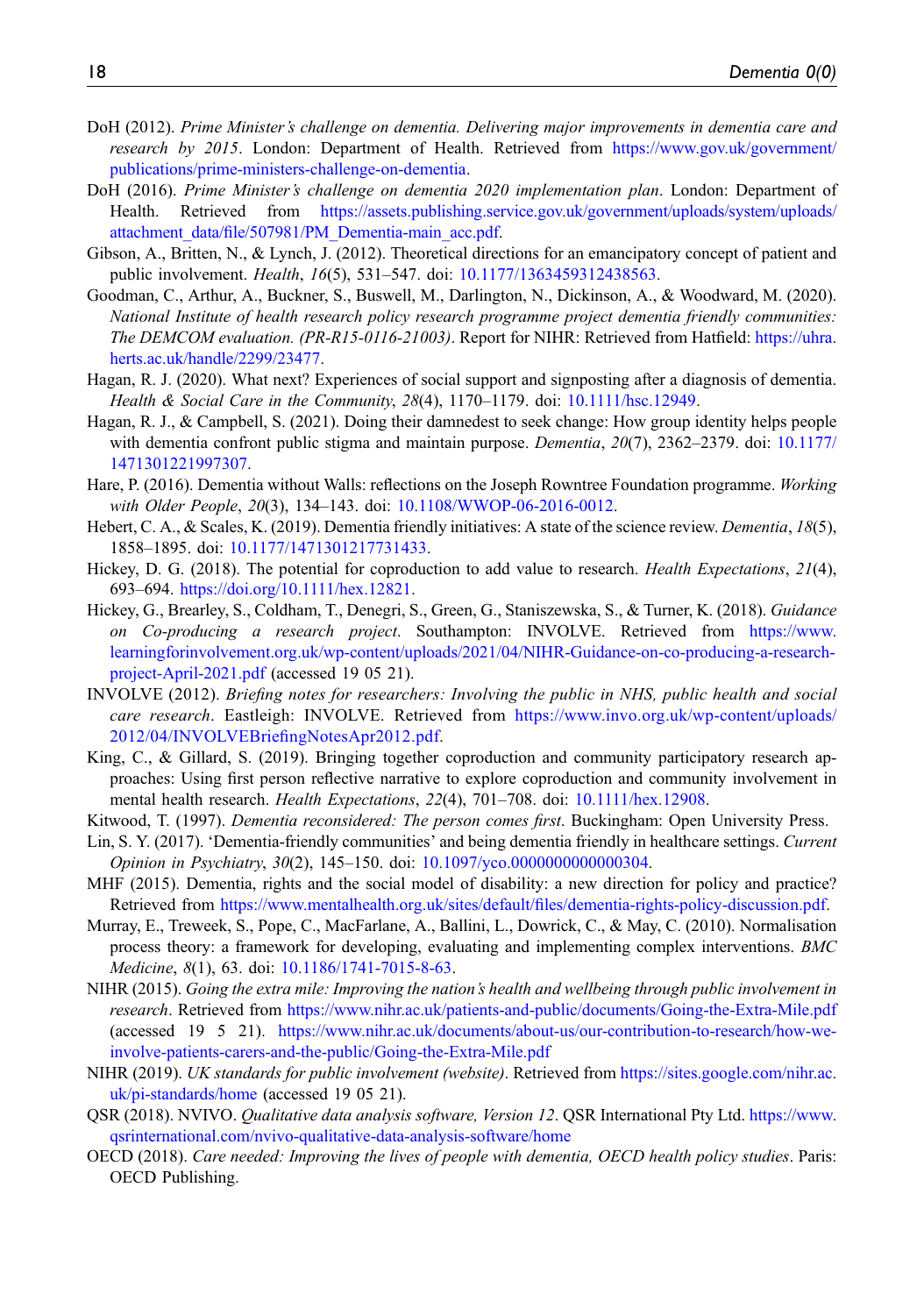- <span id="page-18-5"></span>Oliver, S. R., Rees, R. W., Clarke-Jones, L., Milne, R., Oakley, A. R., Gabbay, J., & Gyte, G. (2008). A multidimensional conceptual framework for analysing public involvement in health services research. Health Expectations, 11(1), 72–84. doi: [10.1111/j.1369-7625.2007.00476.x](https://doi.org/10.1111/j.1369-7625.2007.00476.x).
- <span id="page-18-15"></span>Pickett, J., & Murray, M. (2018). Editorial: Patient and public involvement in dementia research: Setting new standards. Dementia, 17(8), 939–943. doi: [10.1177/1471301218789290.](https://doi.org/10.1177/1471301218789290)
- <span id="page-18-10"></span>Rahman, S., & Swaffer, K. (2018). Assets-based approaches and dementia-friendly communities. Dementia, 17(2), 131–137. doi: [10.1177/1471301217751533](https://doi.org/10.1177/1471301217751533).
- <span id="page-18-11"></span>Reilly, S. T., Harding, A. J. E., Morbey, H., Ahmed, F., Williamson, P. R., Swarbrick, C., & Keady, J. (2020). What is important to people with dementia living at home? A set of core outcome items for use in the evaluation of non-pharmacological community-based health and social care interventions. Age and Ageing, 49(4), 664–671. doi: [10.1093/ageing/afaa015.](https://doi.org/10.1093/ageing/afaa015)
- <span id="page-18-7"></span>Remillard-Boilard, S., Buffel, T., & Phillipson, C. (2017). Involving Older Residents in Age-Friendly De- ´ velopments: From Information to Coproduction Mechanisms. Journal of Housing For the Elderly, 31(2), 146-159. doi: [10.1080/02763893.2017.1309932](https://doi.org/10.1080/02763893.2017.1309932).
- <span id="page-18-6"></span>SCIE (2015). Co-production in social care: What it is and how to do it. London: Social Care Institute for Excellence.
- <span id="page-18-8"></span>Shakespeare, T., Zeilig, H., & Mittler, P. (2019). Rights in Mind: Thinking Differently About Dementia and Disability. Dementia, 18(3), 1075-1088. doi: [10.1177/1471301217701506.](https://doi.org/10.1177/1471301217701506)
- <span id="page-18-1"></span>Shannon, K., Bail, K., & Neville, S. (2019). Dementia-friendly community initiatives: An integrative review. Journal of Clinical Nursing, 28(11–12), 2035-2045. doi: [10.1111/jocn.14746](https://doi.org/10.1111/jocn.14746).
- <span id="page-18-13"></span>Staley, K. (2015). 'Is it worth doing?' Measuring the impact of patient and public involvement in research. Research Involvement and Engagement, 1(6), 6. doi: [10.1186/s40900-015-0008-5.](https://doi.org/10.1186/s40900-015-0008-5)
- <span id="page-18-2"></span>WDC (2020). Defining Dementia Friendly Initiatives. Presenting a global evidence base for dementia friendly initiatives. London: World Dementia Council.
- <span id="page-18-9"></span>WHO (2015). Ensuring a human rights-based approach for people living with dementia. Switzerland: World Health Organisation. Retrieved from https://www.who.int/mental\_health/neurology/dementia/dementia [thematicbrief\\_human\\_rights.pdf.](https://www.who.int/mental_health/neurology/dementia/dementia_thematicbrief_human_rights.pdf)
- <span id="page-18-0"></span>WHO (2017). Global action plan on the public health response to dementia 2017-2025. Switzerland: World Health Organisation.
- <span id="page-18-3"></span>Williamson, T. (2016). Mapping dementia-friendly communities across Europe: A study commissioned by the European Foundations' initiative on dementia (EFID). Brussels: European Foundations' Initiative on Dementia Retrieved from https://efid.info/wp-content/uploads/2016/05/Mapping DFCS across Europe final  $v2.pdf$  (accessed 23 01 22).
- <span id="page-18-12"></span>Williams, O., Sarre, S., Papoulias, S. C., Knowles, S., Robert, G., Beresford, P., & Palmer, V. J. (2020). Lost in the shadows: reflections on the dark side of co-production. *Health Research Policy and Systems*, 18(1), 43. doi: [10.1186/s12961-020-00558-0](https://doi.org/10.1186/s12961-020-00558-0).
- <span id="page-18-14"></span>Wilson, P., Mathie, E., Keenan, J., McNeilly, E., Goodman, C., Howe, A., & Peckham, S. (2015). ReseArch with Patient and Public invOlvement: a RealisT evaluation the RAPPORT study. NIHR Health Services and Delivery Research, 3(38), 1-176. doi: [10.3310/hsdr03380](https://doi.org/10.3310/hsdr03380) (accessed 19 05 21).
- <span id="page-18-4"></span>Woodward, M., Arthur, A., Darlington, N., Buckner, S., Killett, A., Thurman, J., & Goodman, C. (2019). The place for dementia-friendly communities in England and its relationship with epidemiological need. International Journal of Geriatric Psychiatry, 34(1), 67-71. doi: [10.1002/gps.4987](https://doi.org/10.1002/gps.4987).

Elspeth Mathie is a Reader in Health and Social Care Inclusion at the Centre for Research in Public Health and Community Care (CRIPACC). Her research has focussed on older people, care homes, end of life care and dementia. Elspeth has been co-lead of the Inclusive Involvement theme (Patient and Public Involvement [PPI]) at NIHR Applied Research Collaboration, East of England since 2016.

Antony Arthur is a professor of Nursing Science at the University of East Anglia. He has a background in general nursing. Antony's research interests are focused on the health needs of those